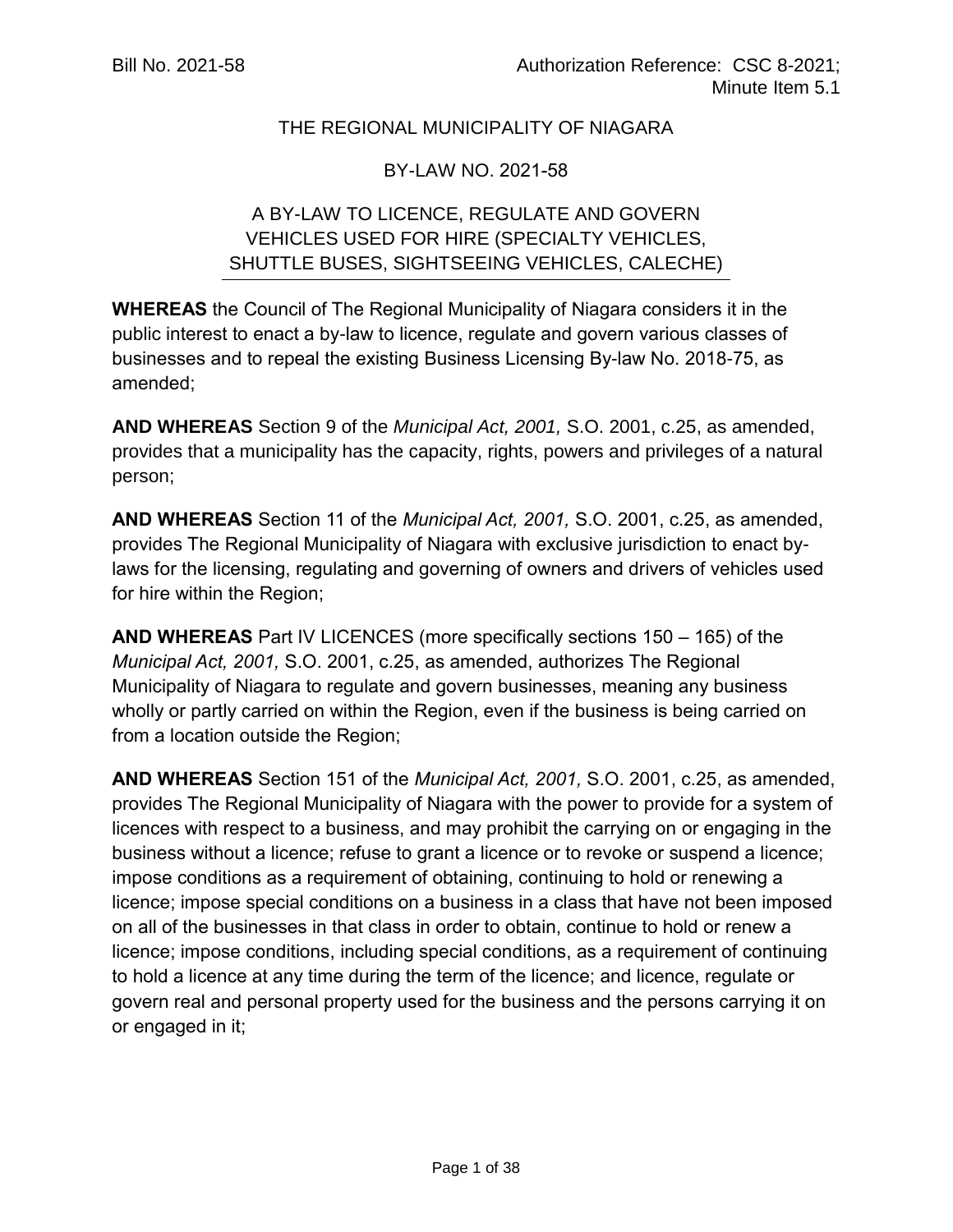**AND WHEREAS** the Council of The Regional Municipality of Niagara has determined that it is appropriate and desirable to licence vehicles used for hire, including specialty vehicles, shuttle buses, sightseeing vehicles and caleches, for the purposes of ensuring the health and safety of both passengers and drivers, for the protection of persons and property and to ensure consumer protection, and to ensure that efficient vehicle-for-hire services are available to all persons within the Region;

**NOW THEREFORE** the Council of The Regional Municipality of Niagara enacts as follows:

## **PART I DEFINITIONS**

1. In this By-law, unless context otherwise requires:

**"Accessible Vehicle for Hire"** means a motor vehicle which is equipped and used to transport persons with physical, emotional or mental disabilities, as well as their equipment, in exchange for a fee or other consideration and which is in compliance with Ontario Regulation 629 of the *Highway Traffic Act*, R.S.O. 1990, c. H. 8, as amended and the Standards Council of Canada Standard D409-M84, as amended;

**"Applicant"** means a Person applying for a Licence or a renewal of a Licence under this By-law;

"**Area Municipality**" means any one of the municipalities or corporations of the Town of Fort Erie, Town of Grimsby, Town of Lincoln, City of Niagara Falls, Town of Niagara-on-the-Lake, Town of Pelham, City of Port Colborne, City of St. Catharines, City of Thorold, Township of Wainfleet, City of Welland, and/or Township of West Lincoln;

**"Caleche"** means a horse-drawn vehicle used on sightseeing trips or otherwise for hire;

**"***Controlled Drugs and Substances Act***"** means the *Controlled Drugs and Substances Act*, S.C. 1996, c. 19, as amended, or any successor legislation;

**"Council"** means the Council of The Regional Municipality of Niagara;

**"Criminal Code"** means the *Criminal Code*, R.S.C. 1985, c. C-46, as amended, or any successor legislation;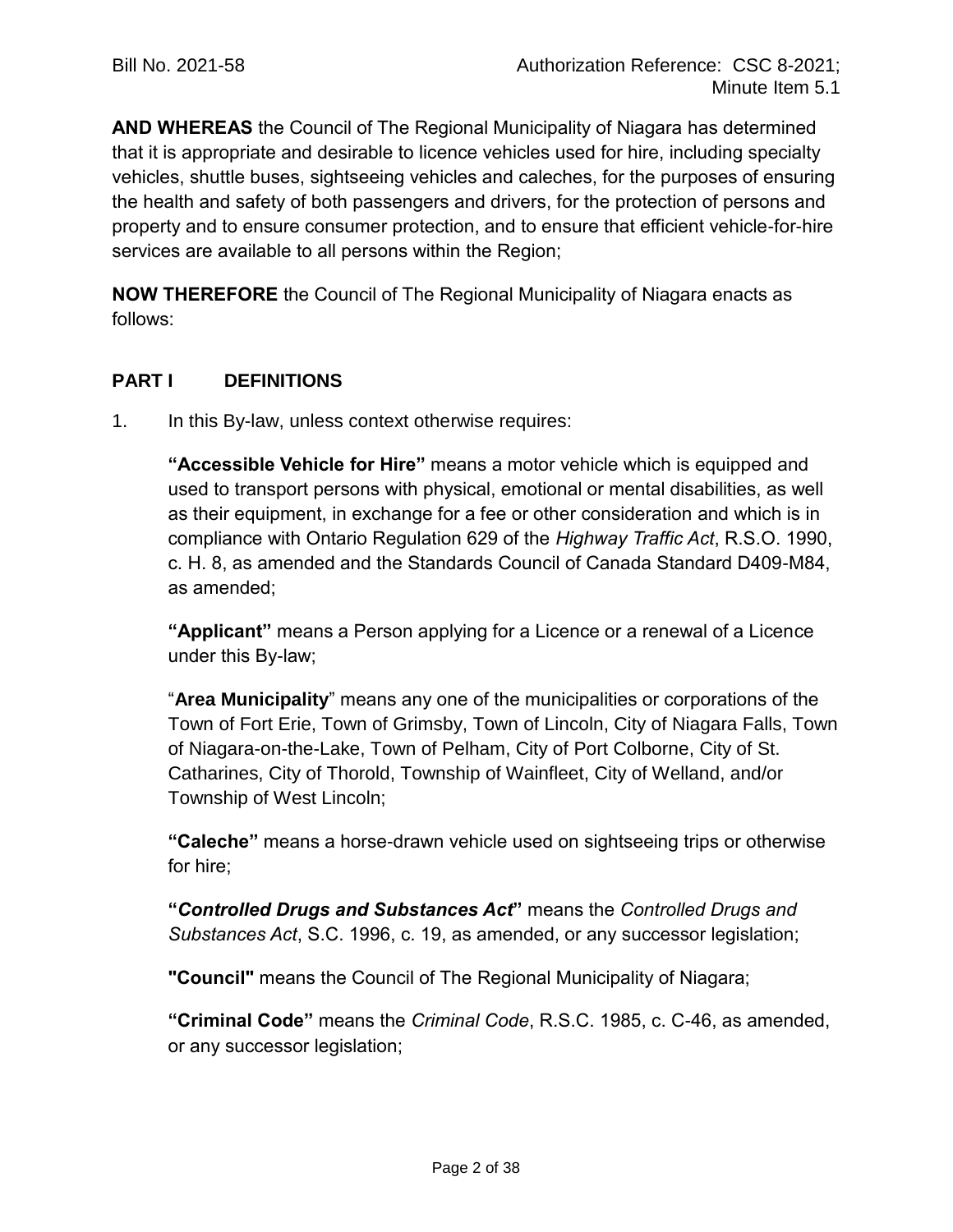**"Driver"** means the person licenced under this By-law who drives and has care and control of a Vehicle for Hire licenced under this By-law;

**"Fees and Charges By-law"** means a by-law passed by Council of the Regional Municipality of Niagara pursuant to section 391 of the *Municipal Act, 2001* establishing fees and charges for services and activities provided by the Region and for the use of its property, as amended and replaced from time to time;

**"GPS"** means a global positioning system that allows a person to determine the exact geographic location of a vehicle licenced under this by-law;

**"Highway Traffic Act"** means the *Highway Traffic Act*, R.S.O. 1990, c. H. 8, as amended, or any successor legislation;

**"Human Rights Code"** means the *Human Rights Code*, R.S.O. 1990, c. H-19, as amended, or any successor legislation;

**"Licence"** means an authorization issued under this By-law to carry on a business specified therein and the document, certificate or card issued shall provide evidence of such authority as the content may allow;

**"Licensee"** means a Person holding a Licence in accordance with this By-law;

**"Licensing Appeals Committee" or "Committee"** means the all citizen tribunal appointed by Council to conduct hearings under this By-law;

**"Licensing Officer"** means the Manager of Business Licensing for The Regional Municipality of Niagara or their designate;

**"Ministry of Transportation"** means the Ministry of Transportation of Ontario or any successor ministry, department or other government body;

**"Motor Vehicle"** means a motor vehicle as defined in the *Highway Traffic Act*;

**"Municipal By-Law Enforcement Officer"** means a municipal law enforcement officer appointed by Council, or an officer, employee or agent of the Region whose responsibilities include the enforcement of this By-law;

"**Officer**" means Municipal Law Enforcement Officer, Licensing Officer, or Police Officer;

**"Passenger"** means any individual travelling in a Vehicle for Hire other than the Driver;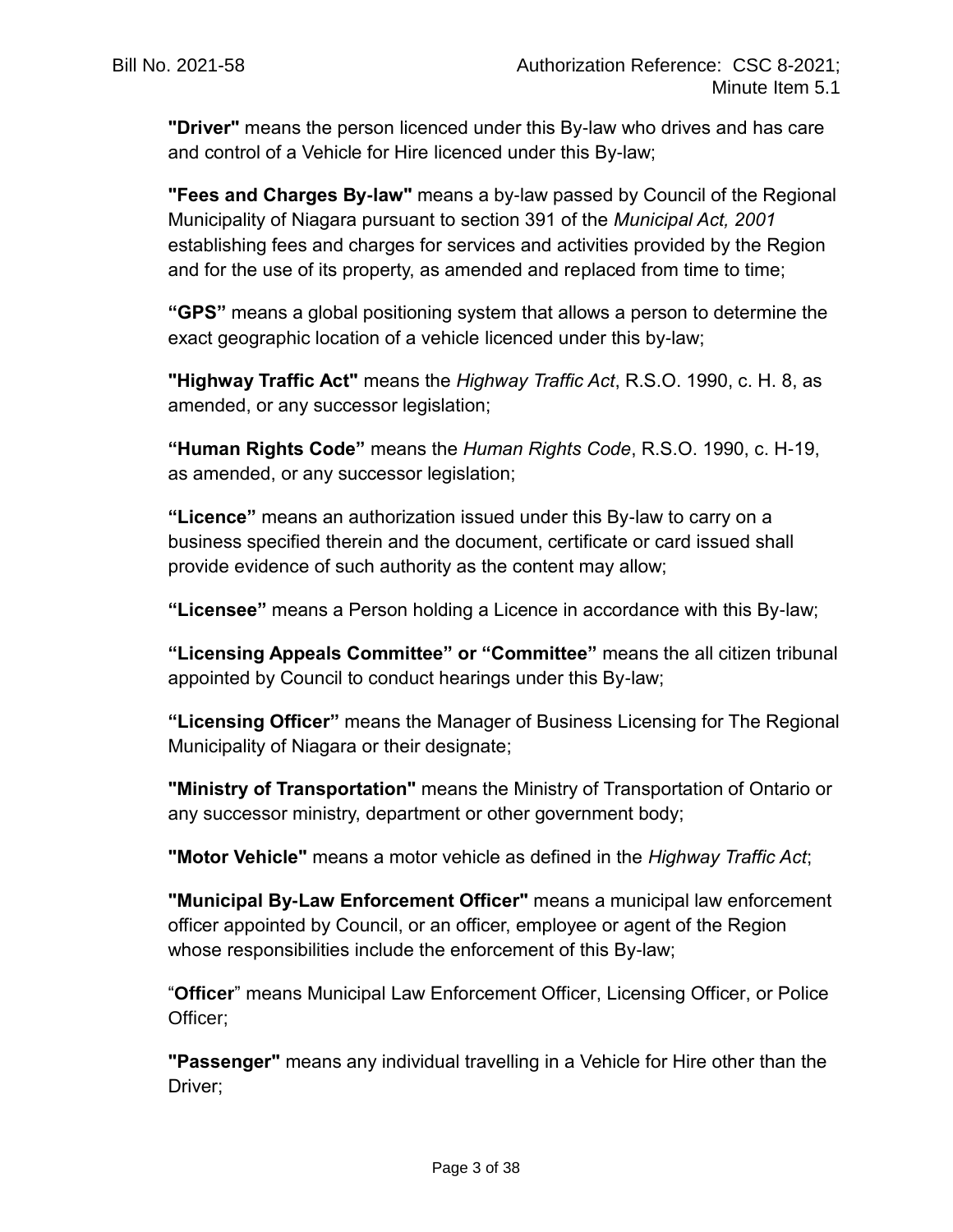**"Person"** includes an individual, a corporation, and a partnership;

**"Police Officer"** means a police officer as defined by the *Police Services Act,* R.S.O. 1990, c. P.15;

**"Private Ambulance/Medical Transport"** means a motor vehicle, licenced as a Vehicle for Hire, which has the job of transporting patients to, from or between places of medical treatment, such as hospital or dialysis center, for non-urgent care;

**"Provincial Licence"** means any form of Licence or certification required to be held by the Licensee pursuant to applicable Provincial laws;

**"Region"** means The Regional Municipality of Niagara as a municipal corporation and, where the context requires, its geographic area;

**"Shuttle Vehicle"** means a motor vehicle for hire for the transportation of passengers from place to place. A Shuttle Vehicle may include a Private Ambulance/Medical Transport and an Accessible Vehicle for Hire. A Shuttle Vehicle does not include a vehicle operated and controlled by a Municipality or the Province of Ontario and used as public transit.

**"Sightseeing Vehicle"** means a motor vehicle which is hired for the purpose of sightseeing to pick up and discharge its passengers and which has a route of travel that is not controlled by the passenger;

**"Spare Vehicle"** means a Vehicle owned by a Licensee that has been authorized by the Licensing Officer for temporary use in the place of and instead of a Vehicle for Hire licenced under this By-law;

**"Specialty Vehicle"** means a Vehicle for Hire including, but not limited to a limousine, a historical vehicle, a rickshaw or any other Vehicle which is approved by the Licensing Officer as a Specialty Vehicle;

"**Statutory Holiday**" means New Year's Day, Family Day, Good Friday, Easter Sunday, Victoria Day, Canada Day, August Civic Holiday, Labour Day, Thanksgiving Day, Christmas Day, Boxing Day, and any other day fixed as a public holiday by the Federal Government or Ontario Provincial Government;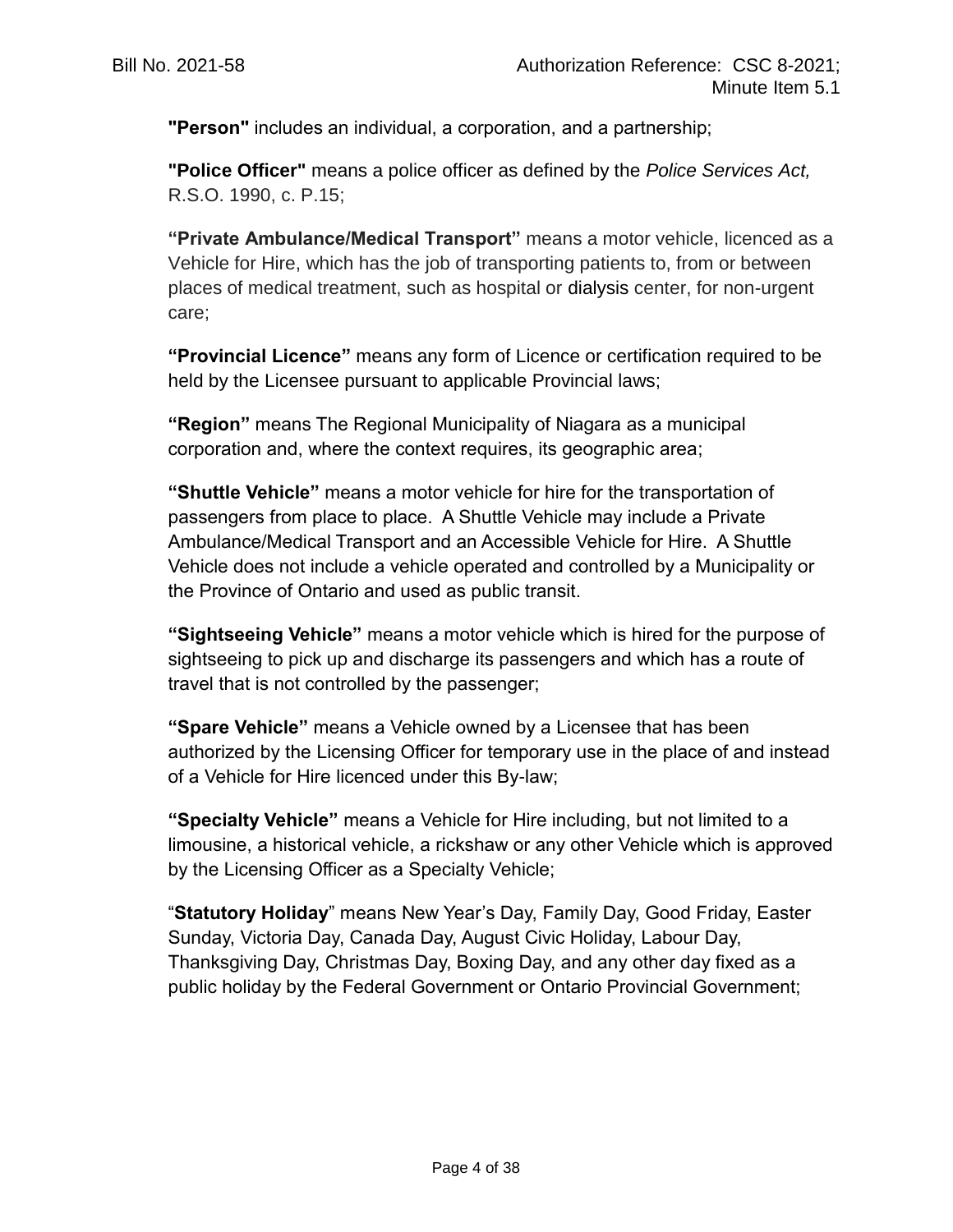**"Taxicab"** means a motor vehicle for hire for transportation of passengers from place to place and includes a Transportation Network Company Vehicle, but does not include a Vehicle for Hire;

**"Transportation Network Company" or "TNC"** means any person who offers, operates, or facilitates prearranged transportation services for compensation using any software or application or telecommunications platform or a digital network to connect passengers with TNC drivers, but does not include a licenced Taxicab

**"Vehicle**" means a vehicle as defined in the *Highway Traffic Act*;

**"Vehicle for Hire"** means a Motor Vehicle or non-motor assisted Vehicle that is used by a Person to offer, facilitate or operate a transportation service for one or more Passengers in exchange for a fee or other consideration, but does not include a Taxicab or Transportation Network Company;

**"Vehicle for Hire Driver Licence"** means a Vehicle for Hire Driver Licence as issued by the Licensing Officer under this By-law;

**"Vehicle for Hire Business Licence"** means a Vehicle for Hire Business Licence as issued by the Licensing Officer under this By-law;

**"Vehicle for Hire Service"** means the use of a Vehicle, either motorized or nonmotor assisted, that is licenced as a Vehicle for Hire under this By-law, for the transportation of Passengers in exchange for a fee or other consideration;

**"Vehicle for Hire Vehicle Licence"** means a Vehicle for Hire Vehicle Licence as issued by the Licensing Officer under this By-law; and,

**"Vehicle for Hire Vehicle Plate" or "Vehicle Plate"** means a numbered metal plate that is issued by the Licensing Officer under this By-law, to be attached to a licenced Vehicle for Hire.

## **PART II LICENCE CLASSES**

- 2. (1) The Licensing Officer shall issue Licences for the following classes:
	- (a) Vehicle for Hire Business;
	- (b) Vehicle for Hire Driver (covers all classes of Vehicles under this Bylaw);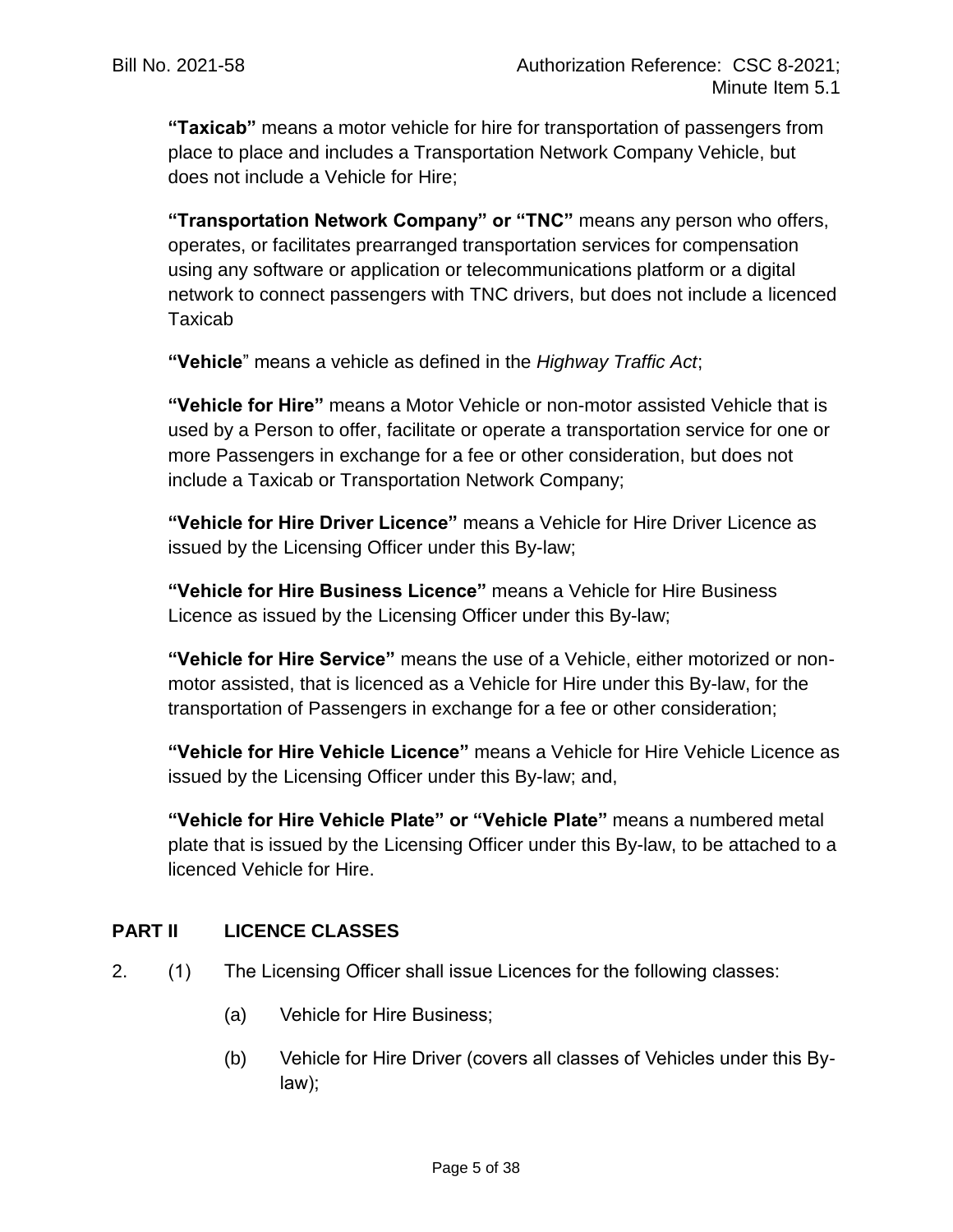- (c) Vehicle for Hire Vehicle; and,
- (d) Vehicle for Hire Vehicle Plate.
- (2) The Licensing Officer shall issue Licences for the following sub-classes:
	- (a) Sightseeing Business;
	- (b) Sightseeing Vehicle;
	- (c) Sightseeing Vehicle Plate;
	- (d) Specialty Business;
	- (e) Specialty Vehicle;
	- (f) Specialty Vehicle Plate;
	- (g) Shuttle Business;
	- (h) Shuttle Vehicle;
	- (i) Shuttle Vehicle Plate;
	- (j) Caleche Business;
	- (k) Caleche Coach Operator;
	- (l) Caleche Carriage Plate; and,
	- (m) Caleche Horse.
- 3. (1) No Person shall carry on or engage in the provision of a Vehicle for Hire Service or business in the Region unless that Person holds a valid and current Licence permitting them to do so.
	- (2) All Licences are valid for a twelve (12) month period from the date of issue, unless otherwise stated in this By-law. For Licence renewals, if deemed necessary for administrative purposes by the Licensing Officer, the term of a Licence may be adjusted, for example, to align with the term of other Provincial Licences held by the Licensee for the Business, and the Licence fee may be pro-rated accordingly.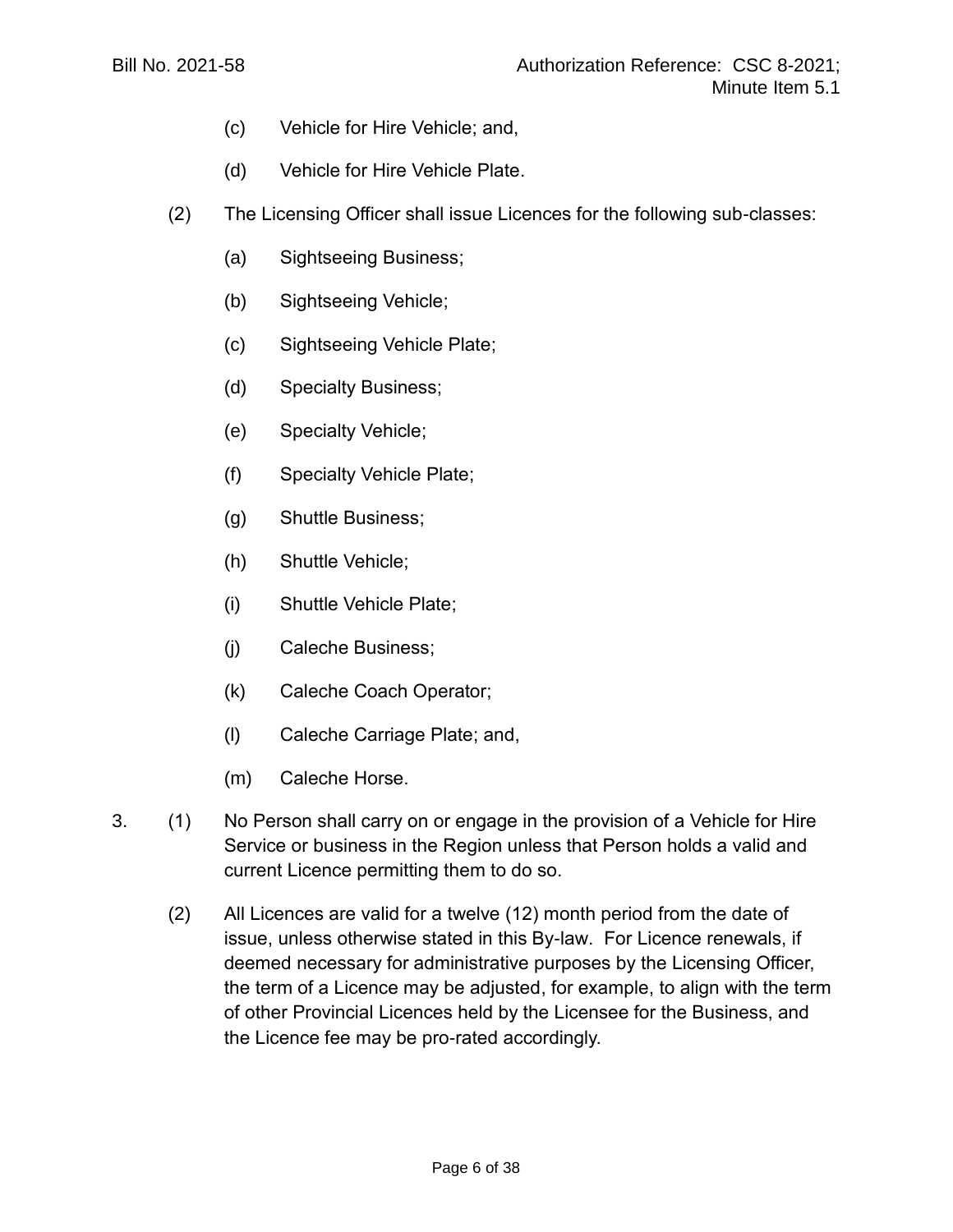(3) Unless otherwise provided for in this By-law, all Licences issued under this By-law are personal to the Licensee, are only transferable upon approval by the Licensing Officer, and remain the property of the Region.

## **PART III VEHICLE FOR HIRE BUSINESS LICENCE**

## **Prohibition**

4. No Person shall operate as a Vehicle for Hire Business without first having obtained a Vehicle for Hire Business Licence in accordance with this By-law.

#### **Licence Application**

- 5. Every application for a Vehicle for Hire Business Licence and renewal Licence shall be made to the Licensing Officer in a form provided by the Licensing Officer. Without limitation, every application for a Vehicle for Hire Business Licence or a renewal shall include the following:
	- (1) The full legal name, municipal address, email address and telephone number of each Applicant;
	- (2) If the Applicant is a partnership, the full legal name, address, email address and telephone number of each partner;
	- (3) If the Applicant is a corporation, all current articles of incorporation for the corporation;
	- (4) All current legal documents showing the registered business name of the Applicant, if applicable;
	- (5) The full legal names dates of birth, and addresses for all officers and directors of the Applicant, if applicable;
	- (6) The full legal names and signatures of all Persons having signing authority for the Applicant corporation, if applicable, including a letter outlining the number of signatures required for financial and administrative functions;
	- (7) The full legal names of all Persons who hold a Vehicle for Hire Vehicle Licence and Vehicle for Hire Driver Licence who currently use or will use the Applicant as their Vehicle for Hire Business;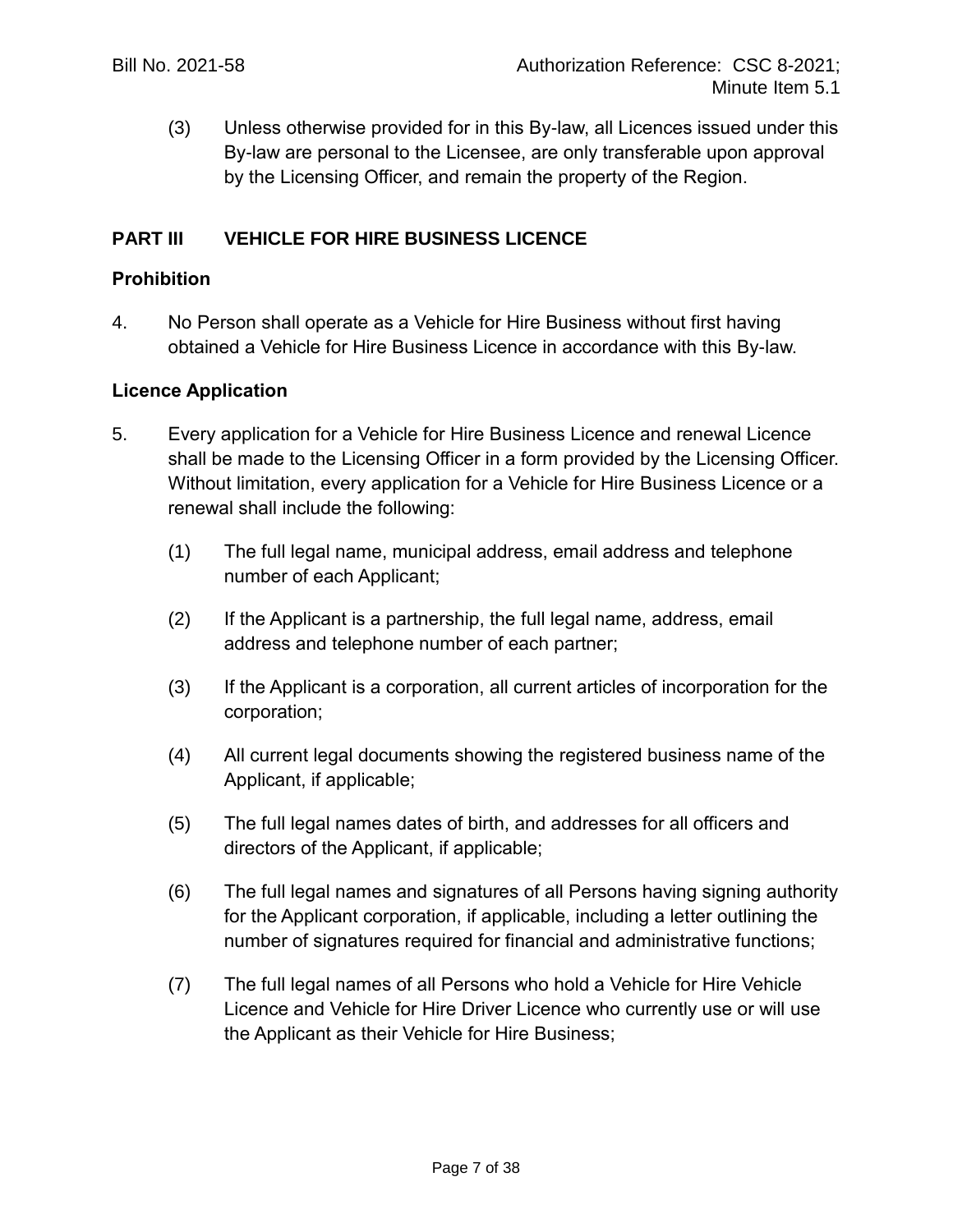(8) A Certificate of Insurance identifying and confirming the following minimum insurance requirements:

Commercial General Liability Insurance ("CGL")

CGL insurance for all services and operations to a limit of not less than FIVE MILLION DOLLARS (\$5,000,000) per occurrence.

The policy will be extended to include:

- a. bodily injury, death and property damage;
- b. cross liability and severability of interest;
- c. blanket contractual;
- d. premises and operations;
- e. personal and advertising injury;
- f. products and completed operations;
- g. owner's and contractors protective;
- h. non-owned Automobile to a limit of not less than TWO MILLION DOLLARS (\$2,000,000).

The policy shall be endorsed to:

- a. include The Regional Municipality of Niagara as an Additional Insured; and,
- b. contain an undertaking by the insurers to give thirty (30) days prior written notice in the event that there is a material change in the foregoing policies or coverage affecting the Additional Insured(s) or cancellation of coverage before the expiration date of any of the foregoing policies.

#### Policy Requirements

All policies of insurance shall:

a) be written with an insurer licensed to do business in Ontario;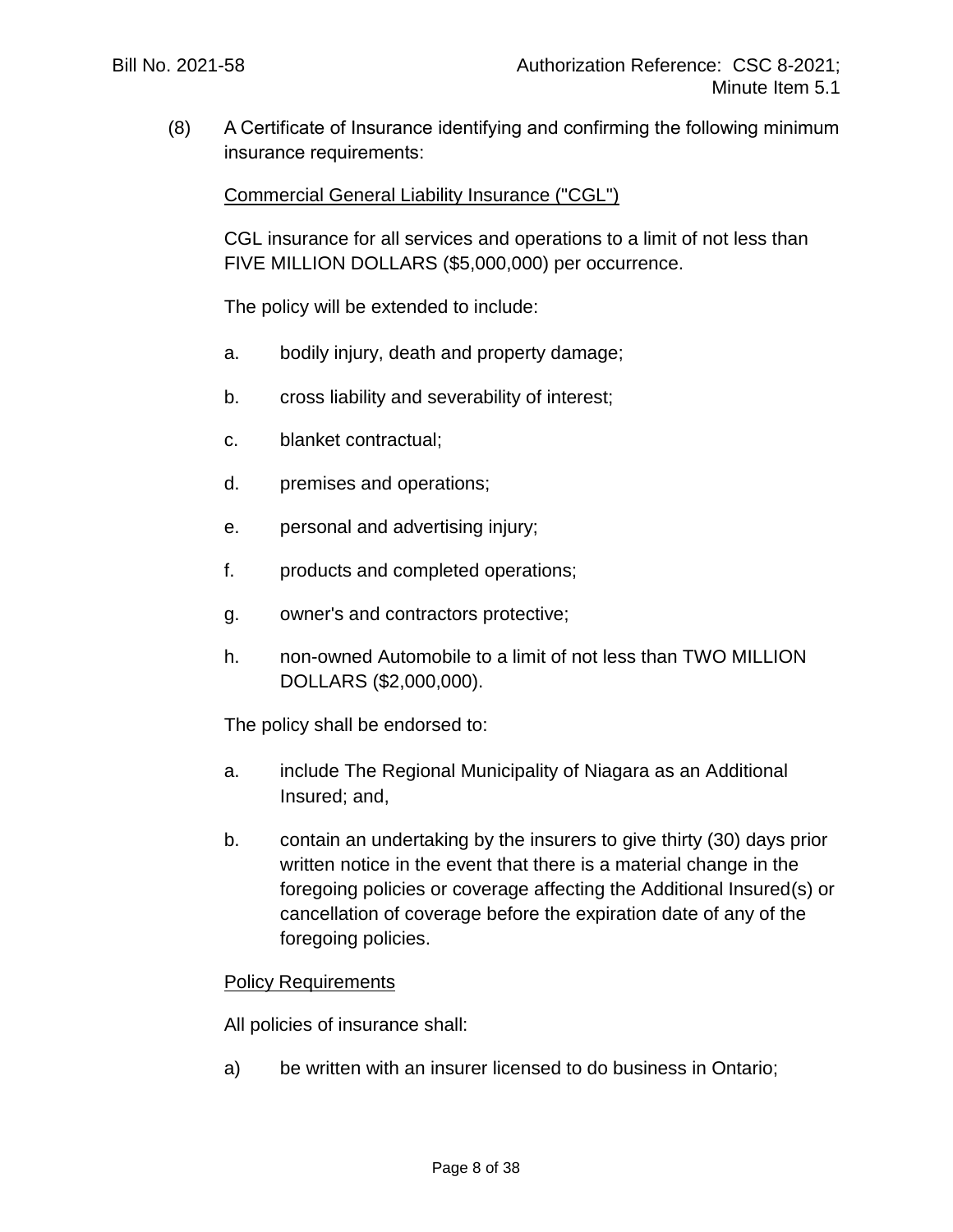b) be non-contributing with, and will apply only as primary and not excess to any other insurance or self-insurance available to Niagara Region;

## Certificates of Insurance

Certificates of insurance originally signed by authorized insurance representatives shall be delivered to the Region prior to issuance of the Licence, on a form of Certificate of Insurance which is acceptable to the Region. The Certificate of Insurance must comply with these insurance requirements and must be on the Region's form of Certificate of Insurance, which can be found on the Region's website – [www.niagararegion.ca/business/fpr/cert-insurance.aspx.](http://www.niagararegion.ca/business/fpr/cert-insurance.aspx) If the Certificate of Insurance is provided in a non-original form (e.g. a facsimile, photocopy or scanned electronic copy), the Applicant acknowledges and agrees that the Region is fully entitled to treat any such Certificate as an original and that the Applicant will be responsible for the accuracy and validity of the information contained therein. All subsequent policy renewals and certificates of insurance thereafter, during the time that the Licence is in force, shall be forwarded to the Region within fifteen (15) days of their renewal date;

- (9) Information on whether the Applicant, or any officer or director of the Applicant, has had a licence in regard to a Vehicle for Hire Business suspended or revoked in the Region or any other municipality in Canada;
- (10) Information on whether the Applicant, or any officer or director of the Applicant, has been convicted of an offence under any previously repealed Vehicle for Hire by-law of the Region or other municipality in Canada in regard to a Vehicle for Hire Business;
- (11) A Criminal Record and Judicial Matters check for the Applicant or any officer or director of the Applicant, obtained within sixty (60) days from the date of application, which shall be reviewed in accordance with the criteria in Schedule "A"; and
- (12) Payment in full of the prescribed fee in accordance with the Fees and Charges By-law.
- 6. The Licensing Officer shall issue a Vehicle for Hire Business Licence to an Applicant that has satisfied the requirements of this By-law, based on the appropriate Business Licence subclass as set out in subsection 2 (2).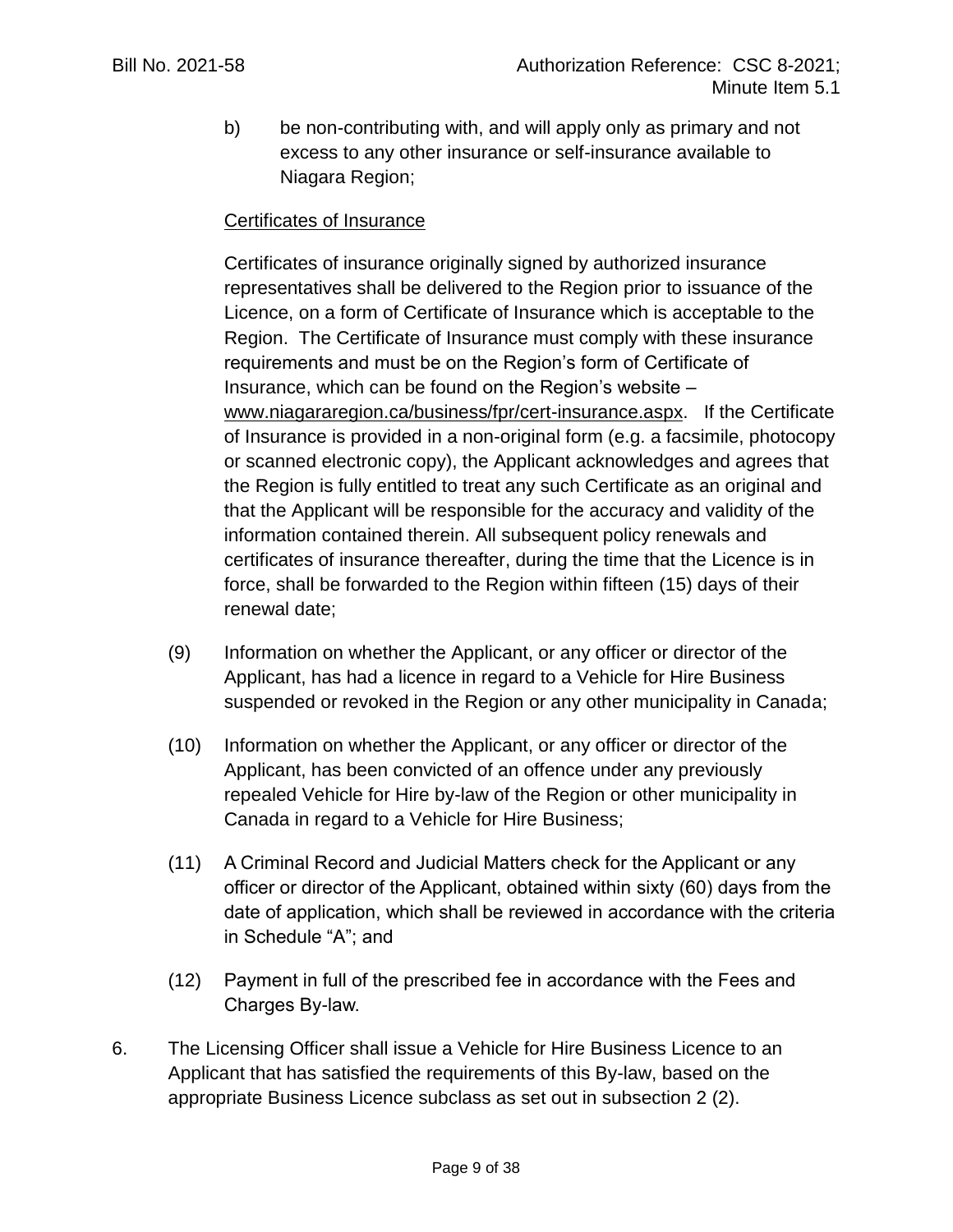## **General Licence Requirements**

- 7. Every Vehicle for Hire Business licenced under this By-law shall:
	- (1) Have a physical business premises and telephone number associated with the Vehicle for Hire Business, for the benefit of customers who wish to make contact with the Vehicle for Hire Business;
	- (2) Have a digital dispatch system and automated vehicle locator system (GPS) that allows the Vehicle for Hire Business to communicate with and locate a Vehicle for Hire that operates through the Vehicle for Hire Business;
	- (3) Maintain a written or electronic record for a period of twelve (12) months for each Vehicle for Hire trip that is dispatched by the Vehicle for Hire Business;
	- (4) Ensure that each Person holding a Vehicle for Hire Vehicle Licence or Vehicle for Hire Driver Licence who operates through the Vehicle for Hire Business is trained in regard to the proper operation of a Vehicle for Hire and the provisions of this By-law;
	- (5) Ensure that each Person holding a Vehicle for Hire Driver Licence who operates through the Vehicle for Hire Business has completed driver and sensitivity training that includes the following topics:
		- (a) The safe operation of a Motor Vehicle including safe operation during inclement weather;
		- (b) The proper operation of Vehicle for Hire equipment and devices which may include a, PA system, dispatch system and credit card/debit card machine, as applicable;
		- (c) The proper response to an emergency situation which includes a passenger illness and Motor Vehicle accident;
		- (d) The provision of Vehicle for Hire Services in a manner that respects the dignity and independence of persons with disabilities; and,
		- (e) The provision of Vehicle for Hire Services in a manner that is free from discrimination and is in compliance with the *Human Rights Code*;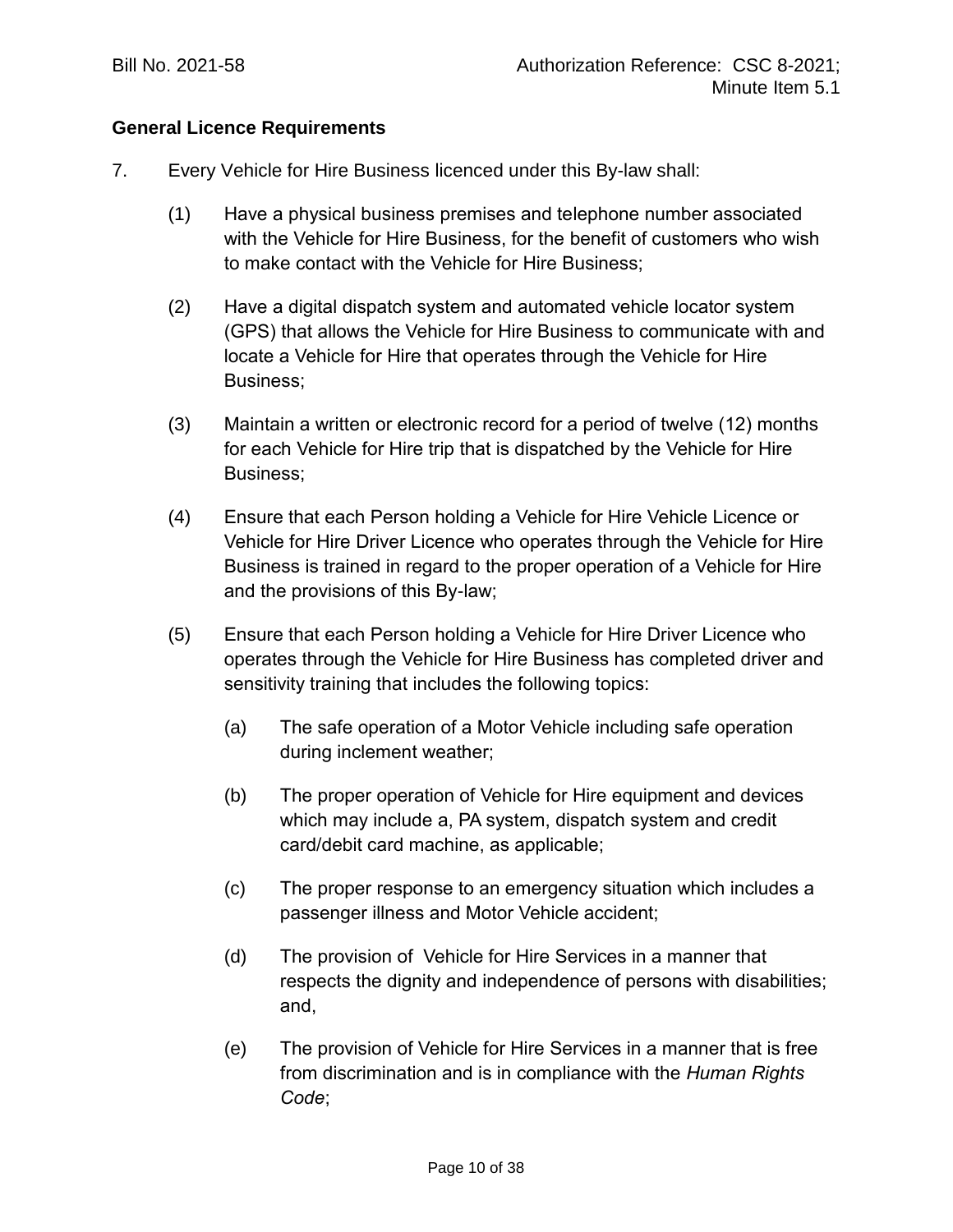- (6) Ensure that each Person holding a Vehicle for Hire Driver Licence who operates through the Vehicle for Hire Business and provides an Accessible Vehicle for Hire Service has completed the accessibility training as designated by the Licensing Officer;
- (7) Take all reasonable steps to ensure that each Vehicle for Hire Vehicle Licensee or Vehicle for Hire Driver Licensee who operates through the Vehicle for Hire Business complies with the requirements of this By-law;
- (8) Report to the Licensing Officer, within twenty-four (24) hours, any known contravention of this By-law by a Person holding a Vehicle for Hire Vehicle Licence or Vehicle for Hire Driver Licence who operates through the Vehicle for Hire Business;
- (9) Report to the Licensing Officer, within twenty-four (24) hours, any known:
	- (a) charge or conviction pursuant to the Criminal Code, *Controlled Drugs and Substances Act* or *Highway Traffic Act*; or
	- (b) Ontario driver's licence suspension; or
	- (c) expiry, suspension, revocation or conditions imposed on a Provincial Licence;

of any Vehicle for Hire Driver Licensee who operates through that Vehicle for Hire Business;

- (10) Report to the Licensing Officer, within twenty-four (24) hours:
	- (a) any known motor vehicle accident that is reportable pursuant to section 199 of the *Highway Traffic Act*, or any successor provision; or
	- (b) personal injury; or,
	- (c) cancellation of insurance;

involving a Vehicle for Hire that operates through the Vehicle for Hire Business.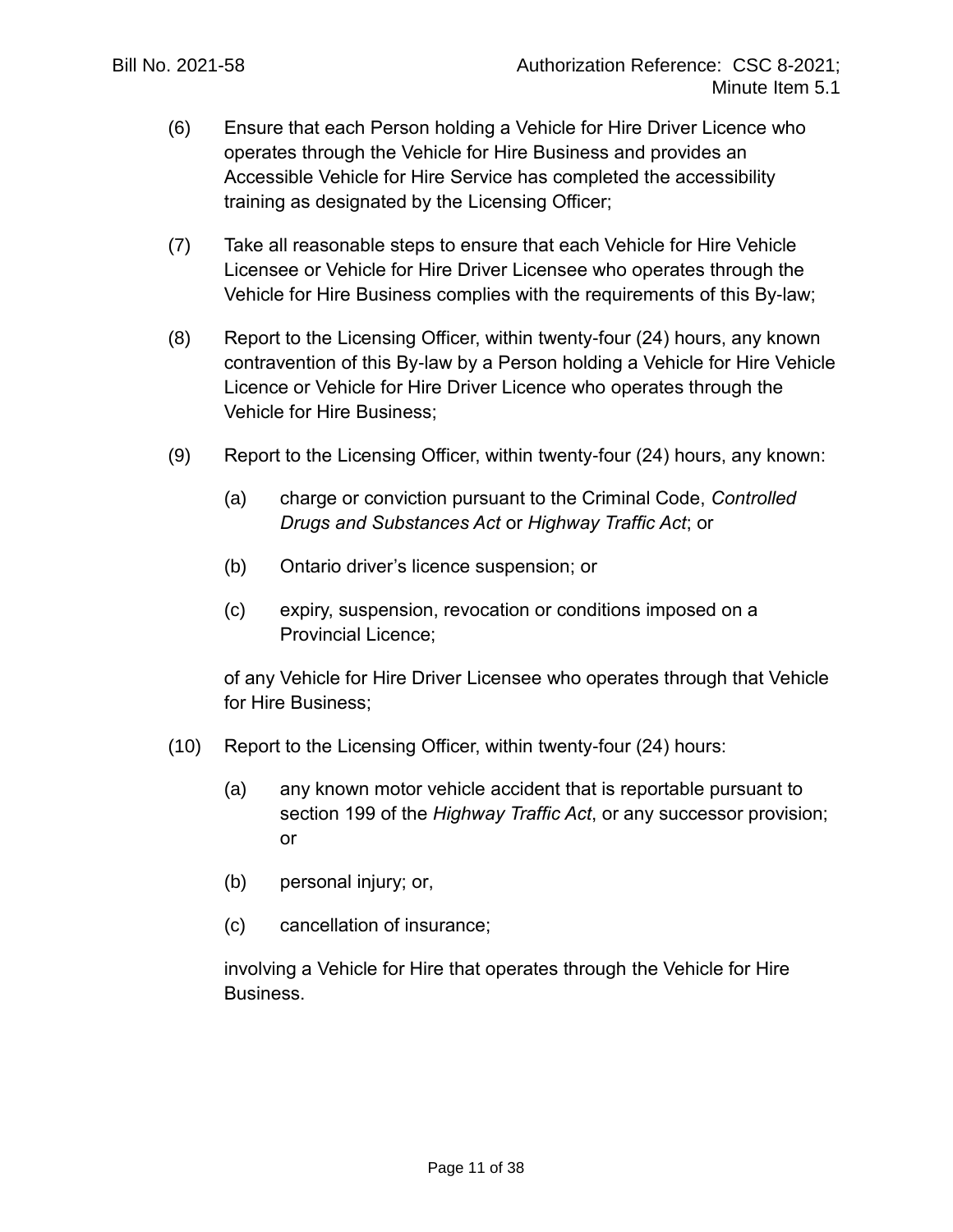- (11) Report within twenty-four (24) hours, to the Licensing Officer if the Vehicle for Hire Business has terminated any Person who holds a Vehicle for Hire Vehicle Licence or Vehicle for Hire Driver Licence and is affiliated with the Vehicle for Hire Business; and
- (12) Provide the Licensing Officer, by the fifteenth  $(15<sup>th</sup>)$  day of every month, the following statistical information for the preceding month in relation to Vehicle for Hire Services provided through the Vehicle for Hire Business:
	- (a) The total number of Vehicle for Hire trips provided and Passengers conveyed;
	- (b) The total number of Accessible Vehicle for Hire trips and nonaccessible Vehicle for Hire trips for each Accessible Vehicle for Hire, if applicable; and,
	- (c) For those Vehicle for Hire Businesses that provides a pre-arranged Vehicle for Hire Service through an on-line enabled application, website or telephone, a written or electronic record showing that the Passenger accepted the fare or rate to be charged prior to the commencement of the Pre-arranged Vehicle for Hire Service.

## **Vehicle for Hire Business Licence Transfer**

- 8. The Licensing Officer may approve the transfer of a Vehicle for Hire Business Licence from one Person to another upon the parties providing to the Licensing Officer:
	- (1) A completed application for transfer of a business in a form provided by the Licensing Officer;
	- (2) The transfer application fee as prescribed in the Fees and Charges Bylaw; and,
	- (3) Confirmation of that the new Applicant meets the application requirements for a Vehicle for Hire Business Licence, as set out in Part III of this By-law.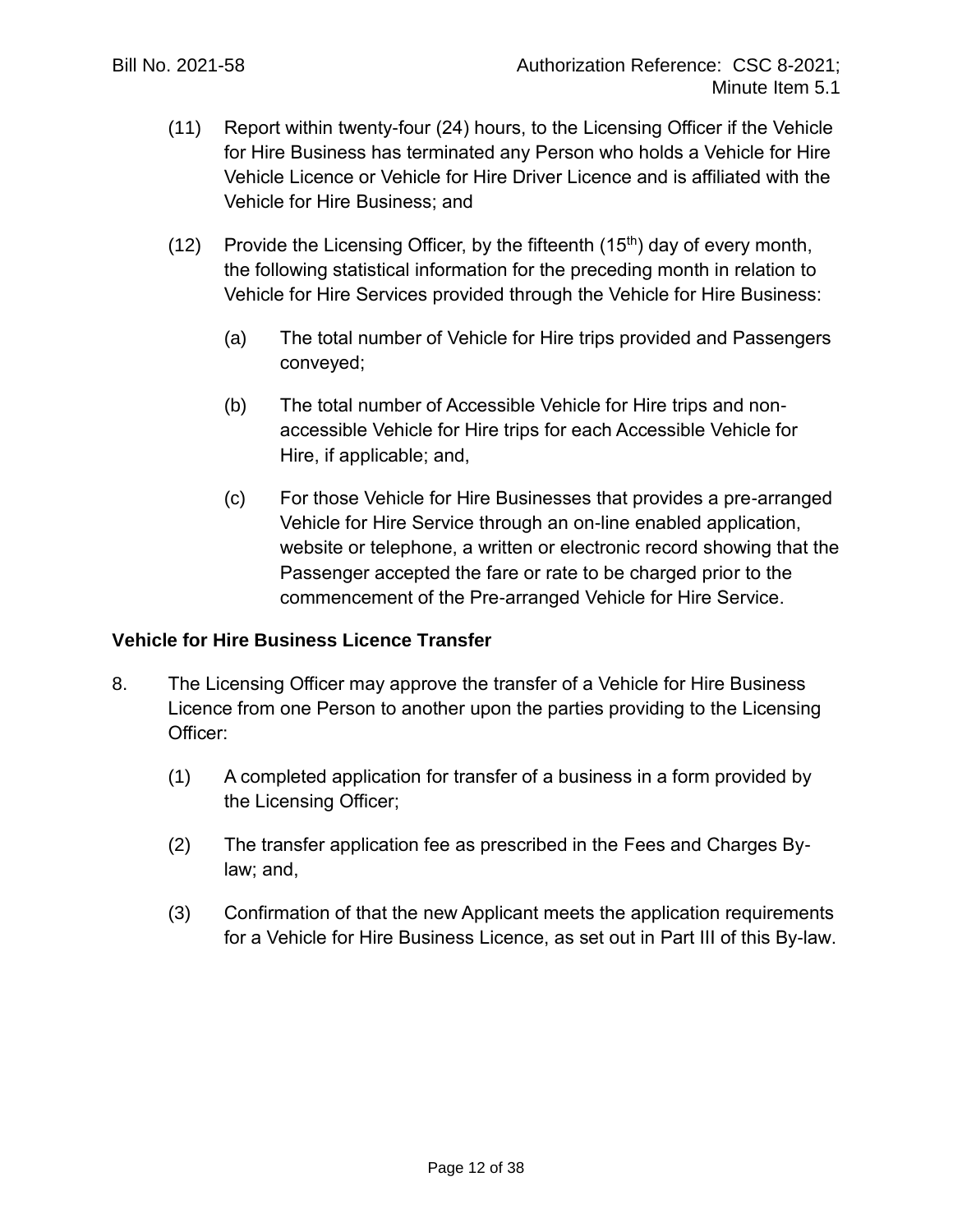## **PART IV VEHICLE FOR HIRE VEHICLE LICENCE AND VEHICLE FOR HIRE VEHICLE PLATES**

#### **Prohibition**

- 9. (1) No Person shall cause or permit a Vehicle to be used as a Vehicle for Hire without first having obtained a:
	- (a) Vehicle for Hire Vehicle Licence for the Vehicle; and
	- (b) Vehicle for Hire Vehicle Plate to be affixed to the Vehicle.
	- (2) No Person shall allow or permit another Person to provide or attempt to provide a Vehicle for Hire Service using a Vehicle licenced as a Vehicle for Hire unless:
		- (a) such Person holds a valid Vehicle for Hire Driver Licence; and
		- (b) the Vehicle for Hire Vehicle Plate is affixed to the Vehicle.
- 10. No Licensee shall affix or permit any other Person to affix a Vehicle Plate to any Vehicle other than the Vehicle for Hire for which the Vehicle Plate was issued under this By-Law.

#### **Licence Application**

- <span id="page-12-0"></span>11. Every application for a Vehicle for Hire Vehicle and/or Vehicle Plate Licence and renewal Licence shall be made to the Licensing Officer in a form provided by the Licensing Officer. Without limitation, every application for a Vehicle for Hire Vehicle Licence, Vehicle for Hire Vehicle Plate Licence, or a renewal of either Licence shall include the following:
	- (1) The full legal name, municipal address, email address and telephone number of each Applicant;
	- (2) If the Applicant is a partnership, the full legal name, address, email address and telephone number of each partner;
	- (3) If the Applicant is a corporation, all current articles of incorporation for the corporation;
	- (4) All current legal documents showing the registered business name of the Applicant, if applicable;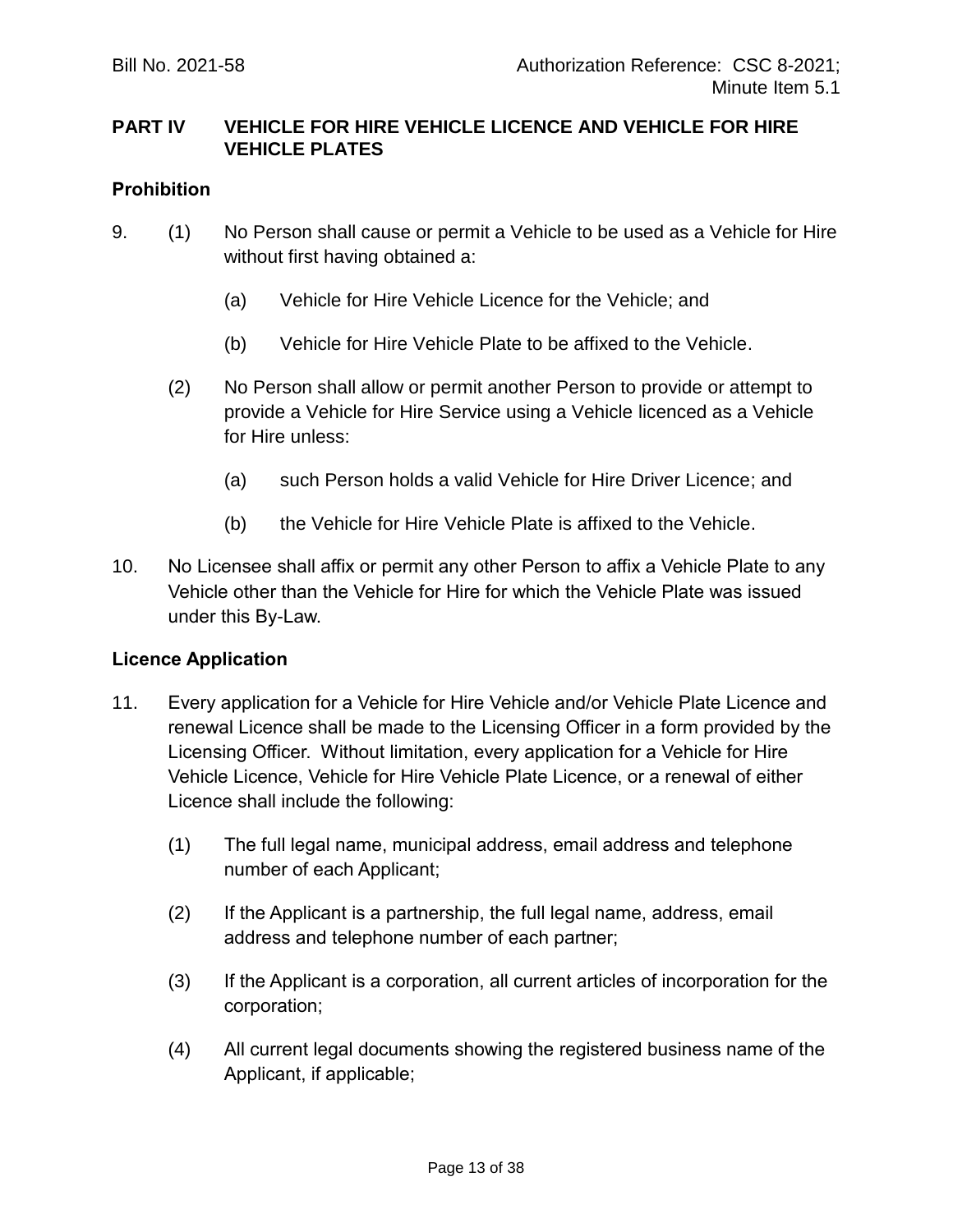- (5) The full legal names, dates of birth and addresses for all officers and directors of the Applicant, if applicable;
- (6) The full legal names and signatures of all Persons having signing authority for the Applicant corporation, if applicable, including a letter outlining the number of signatures required for financial and administrative functions;
- (7) The make, model, fuel type, vehicle identification number, production year and Ontario licence plate number for the Applicant's Vehicle for Hire;
- (8) A valid vehicle permit in the Applicant's full legal name for the Vehicle for Hire as issued by the Ministry of Transportation;
- (9) If leased from a leasing company, a copy of the leasing agreement including an authorization for the leased vehicle to be used as a Vehicle for Hire;
- (10) For vehicles holding seven (7) passengers or less, exclusive of the driver, and based on the year appearing on the vehicle permit, if the Vehicle for Hire is:
	- (i) Between zero and three (3) years of age with less than 40,000 kilometres, a safety inspection is not required;
	- (ii) Between three (3) and seven (7) years of age or has more than 75,000 kilometres, a valid Ontario Motor Vehicle Inspection Certificate, issued not less than 36 days from the date submitted to the Licensing Officer, showing that the Vehicle for Hire has passed the applicable safety inspection, is required; or,
	- (iii) Greater than seven (7) years of age, a valid Ontario Motor Vehicle Inspection Certificate, issued not less than 36 days from the date submitted to the Licensing Officer, showing that the Vehicle for Hire has passed the applicable safety inspection, is required every six (6) months.
- (11) For vehicles holding eight (8) or more passengers, either a six (6) month or twelve (12) month Ontario Motor Vehicle Inspection Certificate is required. The Vehicle can only operate if the inspection certificate dates are valid while the Vehicle is operating;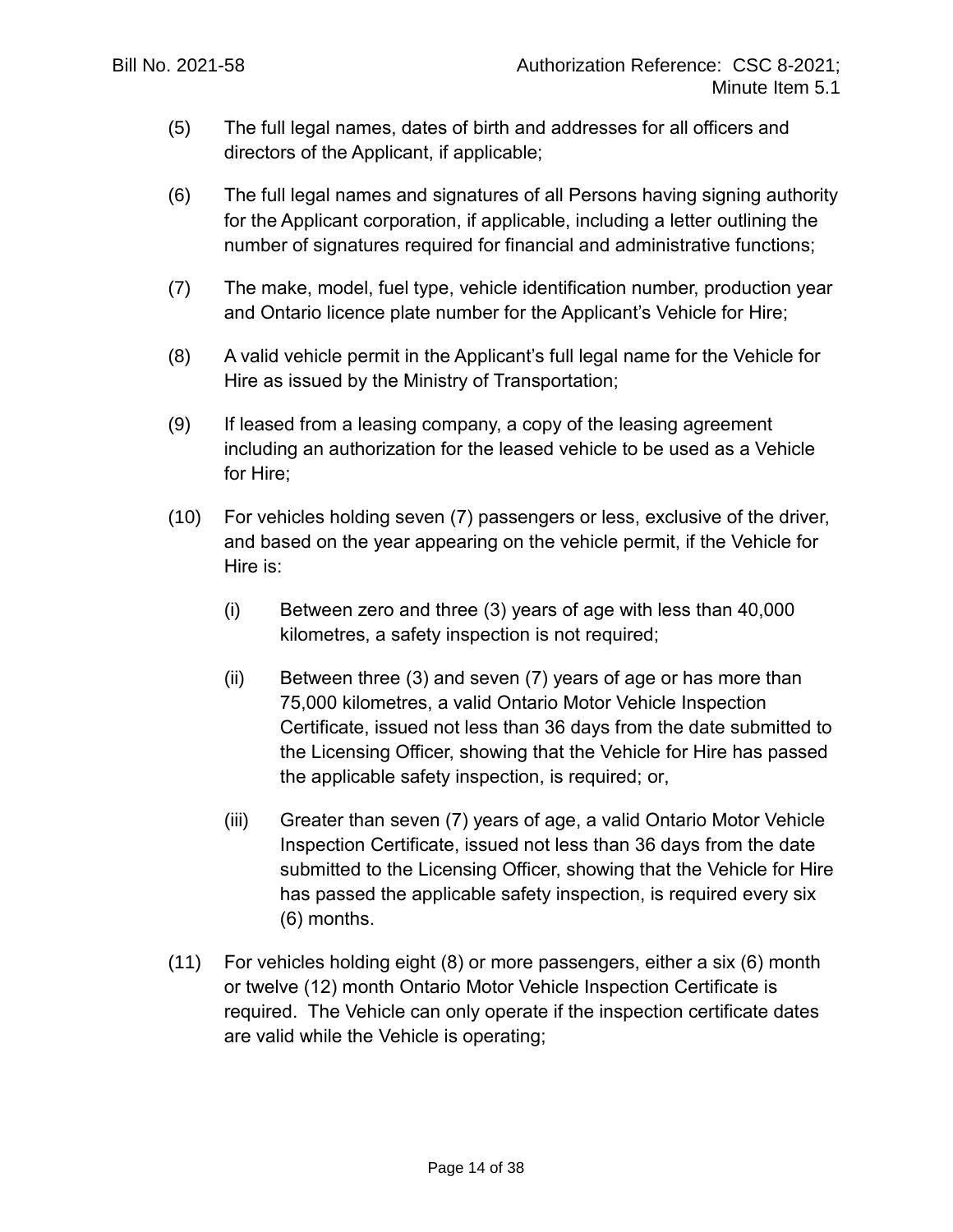- (12) If the Vehicle for Hire operates with propane or natural gas as its primary or secondary fuel source, satisfactory evidence that is no older than thirty (30) days from date of issue that the Vehicle for Hire has passed all applicable propane and natural gas safety inspections;
- (13) Proof of automobile insurance in accordance with the requirements set out in section [14](#page-15-0) of this By-law;
- (14) A declaration signed by a Vehicle for Hire Business Licensee confirming the Applicant's affiliation or employment with the Vehicle for Hire Business. A declaration is required from each Vehicle for Hire Business that the Applicant is affiliated with or employed by;
- (15) Confirmation that the Applicant, or any officer or director of the Applicant, has not had a licence in regard to the ownership of a Vehicle for Hire of any class suspended or revoked by the Region or other municipality in Canada within three (3) years of the current application;
- (16) Confirmation the Applicant, or any officer or director of the Applicant, has not been convicted of an offence under any Vehicle for Hire by-law of the Region or other municipality in Canada in regard to the ownership of a Vehicle for Hire of any class in the three (3) year period prior to the date of the application;
- (17) A Criminal Record and Judicial Matters check for the Applicant or any officer or director of the Applicant, obtained within sixty (60) days from the date of application, which shall be reviewed in accordance with the criteria in Schedule "A"; and
- (18) Payment in full of the prescribed fee in accordance with the Fees and Charges By-law.
- 12. (1) The Licensing Officer shall issue a Vehicle for Hire Vehicle Licence and Vehicle Plate to an Applicant that has satisfied the requirements of this By-law, based on the appropriate Licence subclasses as set out in subsection 2 (2) of this By-law.
	- (2) A Vehicle for Hire Vehicle Licence and Vehicle Plate Licence may be issued for a term of one (1) month; six (6) months; or twelve (12) months.
- 13. (1) The Licensing Officer may set a limit or quota on the number of Vehicle for Hire Plates that may be issued within the Region.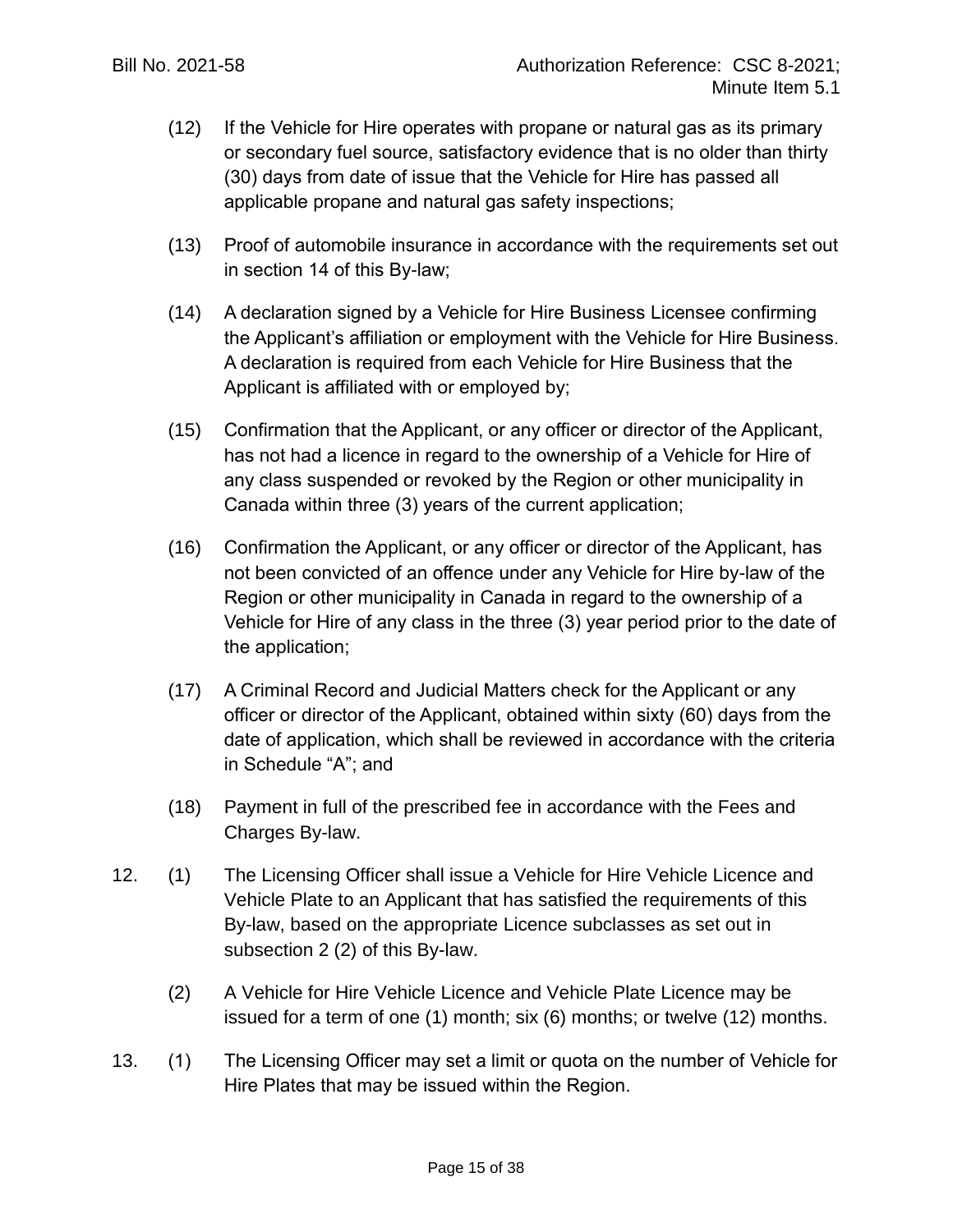- (2) If a quota or limit as referenced in subsection (1) is put in place, there shall be no waiting list maintained. Any new Vehicle for Hire Plates to be issued by the Licensing Officer will be offered to Applicants who meet the application requirements for a Vehicle for Hire Vehicle Licence set out in section 11 of this By-law, in order of when completed applications are received.
- (3) Any quotas or limits that may be implemented shall remain in effect according to the time limit as determined by the Licensing Officer not to exceed three (3) years, after which time the Licensing Officer shall conduct a review to determine whether these quotas or limits should be revised.

#### **General Licence and Plate Requirements**

- <span id="page-15-0"></span>14. (1) Every Vehicle for Hire Vehicle Licensee shall maintain on file with the Region a Certificate of Insurance for each Vehicle for Hire identifying and confirming the following minimum insurance requirements:
	- (a) Up to seven (7) passengers requires a minimum limit of liability of TWO MILLION DOLLARS (\$2,000,000.00) per occurrence;
	- (b) Eight (8) to twelve (12) passengers requires FIVE MILLION DOLLARS (\$5,000,000.00) per occurrence; and,
	- (c) Thirteen (13) or more passengers requires EIGHT MILLION DOLLARS (\$8,000,000.00) per occurrence.
	- (2) The amounts listed in subsection (1) are exclusive of interest and costs, against liability resulting from bodily injury to or the death of one or more persons, and loss or damage to property.
	- (3) Evidence of insurance shall be provided annually through a Certificate of Insurance and, in addition to the limits indicated in subsection (1), shall include evidence of an O.E.F. 6A—Permission to Carry Passengers for Compensation Endorsement.
- 15. Every Vehicle for Hire licenced under this By-law shall be equipped with an operational:
	- (1) GPS that sets out and records the location of the Vehicle for Hire;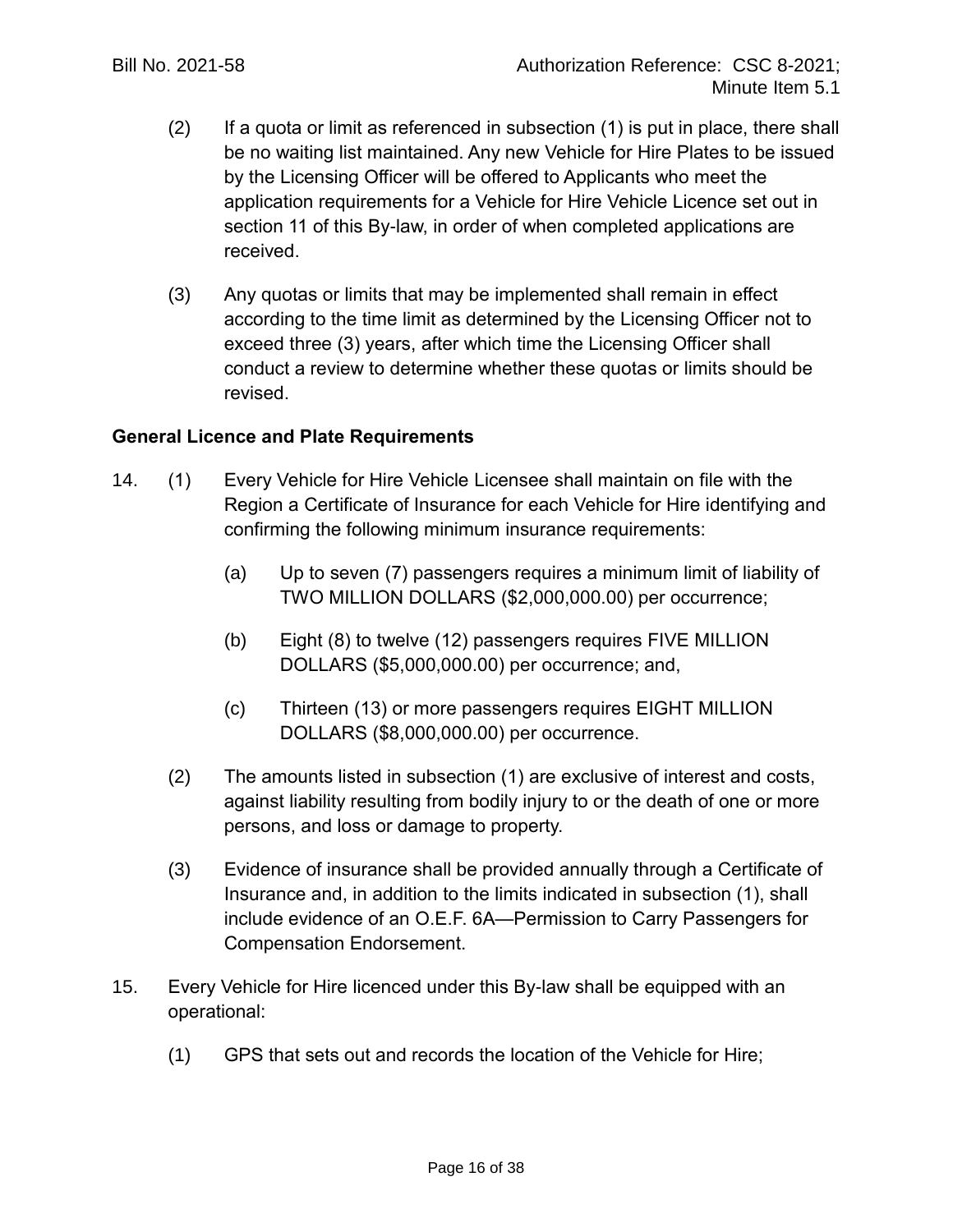- (2) Dispatch system that allows communication between the Driver and Vehicle for Hire Business; and,
- (3) Fire extinguisher and first aid kit to be stored within the Vehicle at all times.
- 16. Every Person that holds a Vehicle for Hire Vehicle Plate shall display:
	- (1) The Vehicle for Hire Vehicle Plate on the rear of the Vehicle for Hire with the exception of limousines, historic vehicles, and vehicles approved by the Licensing Officer. For these Vehicles, the Plate must be kept in the Vehicle and made readily available for inspection on demand by a Passenger or an Officer; and
	- (2) Two (2) decals that are a minimum of 200 square centimeters each in area in visible locations on the exterior of the Vehicle for Hire that visibly displays in large print the name or trademark of their Vehicle for Hire Business.
- 17. Every Person that holds a Vehicle for Hire Vehicle Licence shall ensure that their Licence is kept within the Vehicle for Hire and is available for inspection upon request by Passengers or an Officer.
- 18. A Vehicle for Hire Vehicle Licence is specific to the Vehicle for Hire for which it has been issued. When a Vehicle for Hire Vehicle is replaced with another Vehicle, the Vehicle Plate that is associated with that Vehicle for Hire may be transferred to the replacement vehicle, provided:
	- (1) The Licensee applies to the Licensing Officer for a new Vehicle for Hire Vehicle Licence and meets the applicable requirements for a Vehicle for Hire Vehicle Licence under this By-law;
	- (2) A Vehicle for Hire Vehicle Licence is issued for the replacement vehicle; and,
	- (3) The Licensee pays the transfer fee in accordance with the Fees and Charges By-law.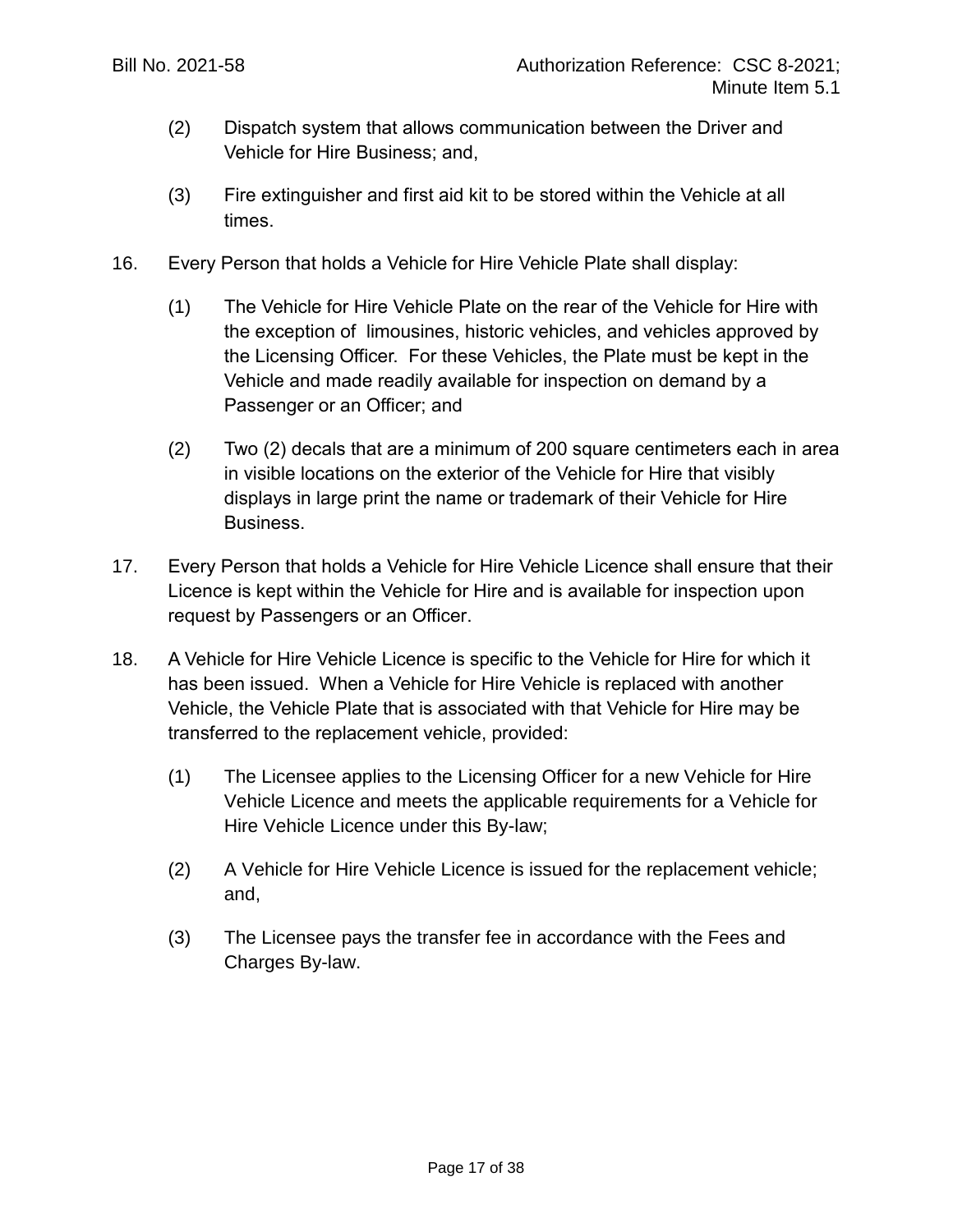- 19. The Licensing Officer may approve a transfer of ownership of the Vehicle for Hire Vehicle Licence and/or Vehicle for Hire Plate from one Person to another upon the parties providing to the Licensing Officer:
	- (1) A completed application for transfer of a business in a form provided by the Licensing Officer;
	- (2) A transfer application fee as prescribed in the Fees and Charges By-law; and
	- (3) Confirmation that the new Applicant meets the applicable requirements for Vehicle for Hire Vehicle Licence and/or Vehicle for Hire Plate under this By-law.
- 20. Notwithstanding any other provision of this By-law, a Licensing Officer may provide approval for the transfer of a Vehicle for Hire Plate in the event of the plate holder's death, subject to completion and approval of the required transfer application within thirty (30) days, failing which, the Vehicle for Hire Plate shall be surrendered.
- 21. A Vehicle for Hire Vehicle Licence and Vehicle for Hire Plate shall only be issued to an Applicant who has the use of or is affiliated with a Vehicle for Hire Business that is licenced under this By-law.
- 22. A Vehicle for Hire Vehicle Licence and Vehicle for Hire Plate may be associated, loaned, leased or rented to one or more Vehicle for Hire Businesses licenced under this By-law.
- 23. A Licensee may hold multiple Vehicle for Hire Vehicle Licences and Vehicle for Hire Plates.
- 24. All Vehicle for Hire Vehicle Plates that are expired are deemed revoked by the Licensing Officer and must be returned to the Licensing Officer. A replacement fee shall be charged to the Plate holder if the Vehicle for Hire Plate is not returned.

## **Special Licence Requirements**

25. (1) A Licensee may apply for a non-use status designation of a Vehicle for Hire Vehicle Plate for a period of up to sixty (60) days in a calendar year. This application must be approved by the Licensing Officer and all appropriate fees, in accordance with the Fees and Charges By-law, must be paid.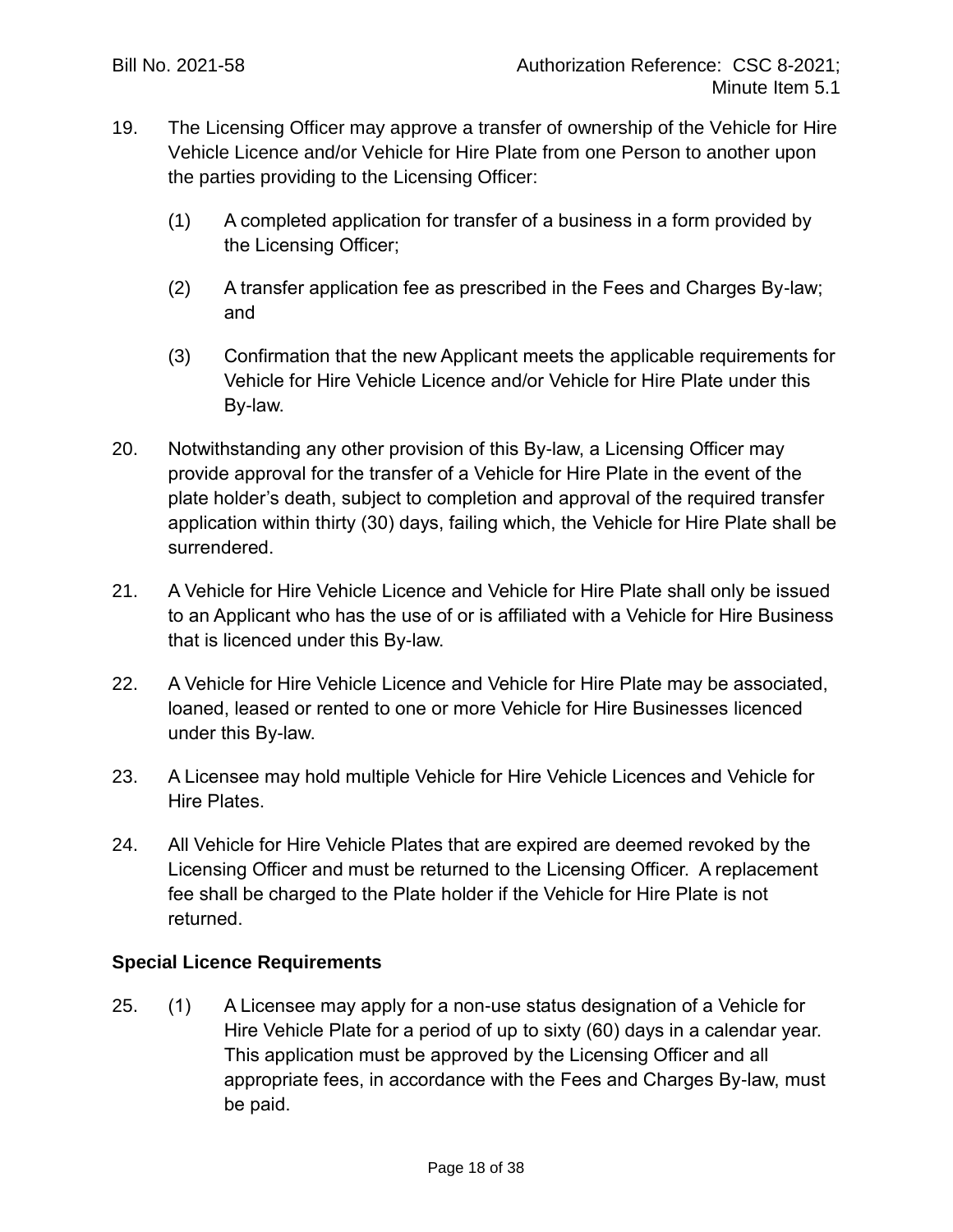- (2) No Person shall operate, or permit to be operated, any Vehicle for Hire that bears a Vehicle for Hire Vehicle Plate that is has been designated for non-use status.
- (3) Vehicle for Hire Vehicle Plates that have been designated for non-use status for more than sixty (60) days in a calendar year shall be returned to the Licensing Officer.
- 26. A Vehicle for Hire operating as a Sightseeing Vehicle must have an operating PA system.
- 27. In order to be granted a Licence under subsections  $2(2)(i)$ ,  $(k)$ , and  $(m)$  of this Bylaw and be permitted operate a Caleche business; the Applicant/Licensee shall demonstrate and ensure that every horse utilized in the Caleche business is:
	- (a) free of any disease or sores, in good health, and fit to pull a Caleche in an urban setting without posing a danger to the public or itself as certified by a veterinarian;
	- (b) clean;
	- (c) shod on all four (4) hooves;
	- (d) readily identifiable/distinguishable form other horses by an appropriate marker in a manner that does not wound or harm the horse;
	- (e) properly fed provided with adequate clean drinking water;
	- (f) allowed to rest after each ride to preserve its health and passengers' safety;
	- (g) properly hitched up, namely to ensure that the horse can breathe and move freely;
	- (h) equipped with a leather harness free from cracks or rough patches that could cause injury;
	- (i) hitched up, at most 9 hours, from the time the horse was taken out (the maximum duration prescribed includes the time required to get to and from the stable and the site of the Caleche operations);
	- (j) protected with a blanket while at a stand, from November 1 to April 30, unless the outside temperature exceeds 15°C;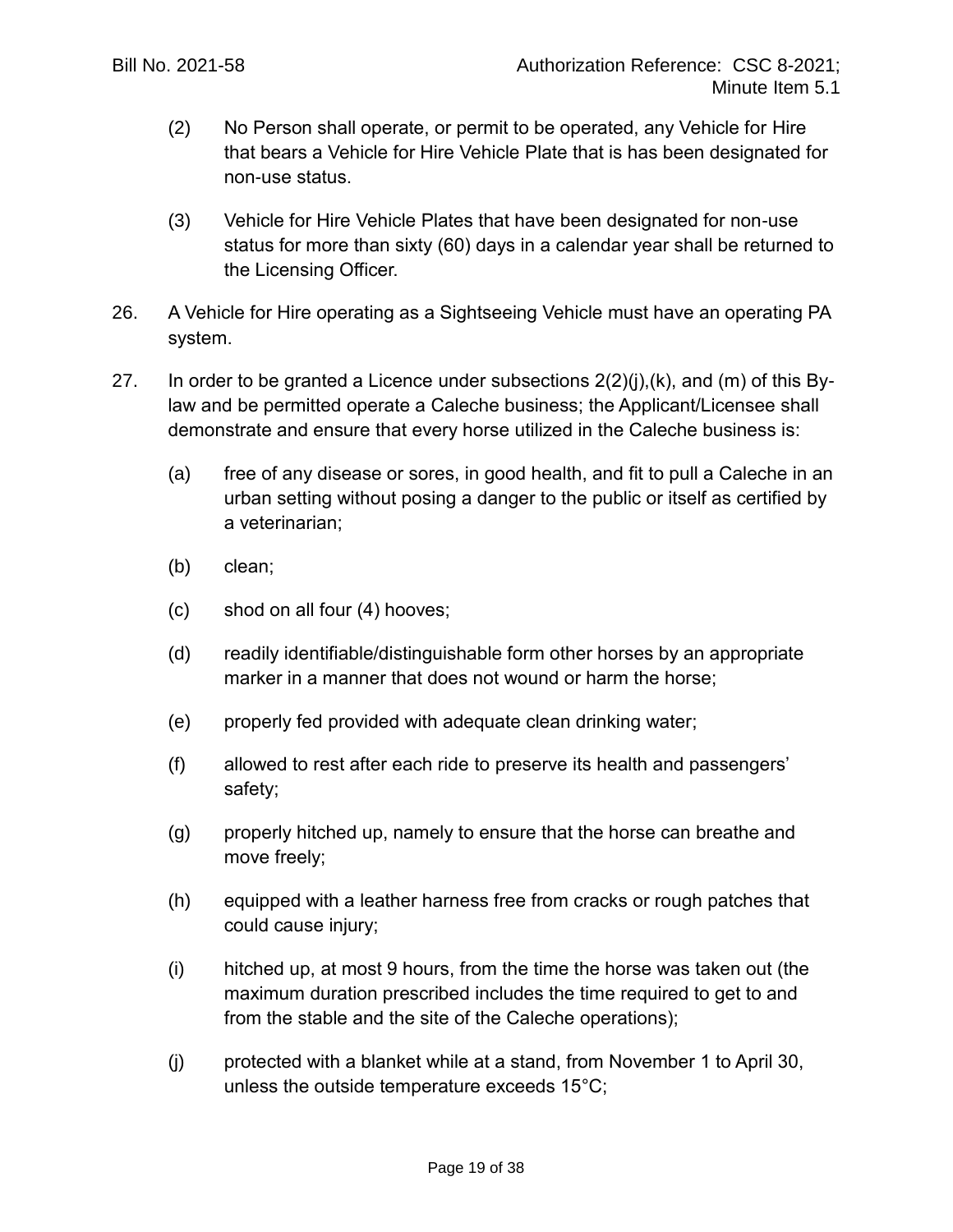- (k) equipped with a bag for droppings, affixed to the harness in such a way that the horse is neither injured, nor hindered in its movements, and that the content is out of passengers' sight.
- 28. Every Licensee under subsections 2(2)(j),(k), and (m) of this By-law must submit, by April 1 and September 1 of every year, a certificate signed by a veterinarian, for each horse utilized in the Caleche business, stating that the horse is free of any disease or sores, is in good health and that it is fit to pull a Caleche in an urban setting without posing a danger to the public or itself. The veterinarian examination must take place within the two weeks prior to the date of the certificate being submitted.
- 29. Every Licensee under subsections  $2(2)(i)$ ,  $(k)$ , and  $(m)$  of this By-law must ensure that when the outside temperature reaches -20°C or below, excluding wind chill, or when it reaches 28°C or above, excluding humidex, the Caleche operations are immediately halted and all horses are returned to their stables . Should it be impossible to obtain the recorded temperature in accordance with the first paragraph, the temperature must be obtained from Environment Canada.
- 30. The Licensing Officer may order a Licensee to immediately cease Caleche operations and that the horses utilized in the Caleche operations be returned to the stable in the following cases:
	- (a) The horse harnessed to it does not meet the requirements of this By-law;
	- (b) The Caleche does not meet the requirements of this By-law;
	- (c) The outside temperatures listed in section 29 of this By-law are reached.
- 31. The Licensing Officer may order a Licensee to have a horse utilized in Caleche operations examined by a veterinarian at the Licensee's expense and refrain from using the horse in Caleche operations until a veterinarian certificate indicating that the horse is fit for work, to the satisfaction of the Licensing Officer, is received.
- 32. A Caleche that is being used as a Vehicle for Hire and that is associated with a Caleche Carriage Plate must be in good service and have all necessary operating and safety equipment, including a brake and a slow moving vehicle sign.
- 33. No person shall cause or permit the operation of a Caleche that does not meet the requirements of this By-law.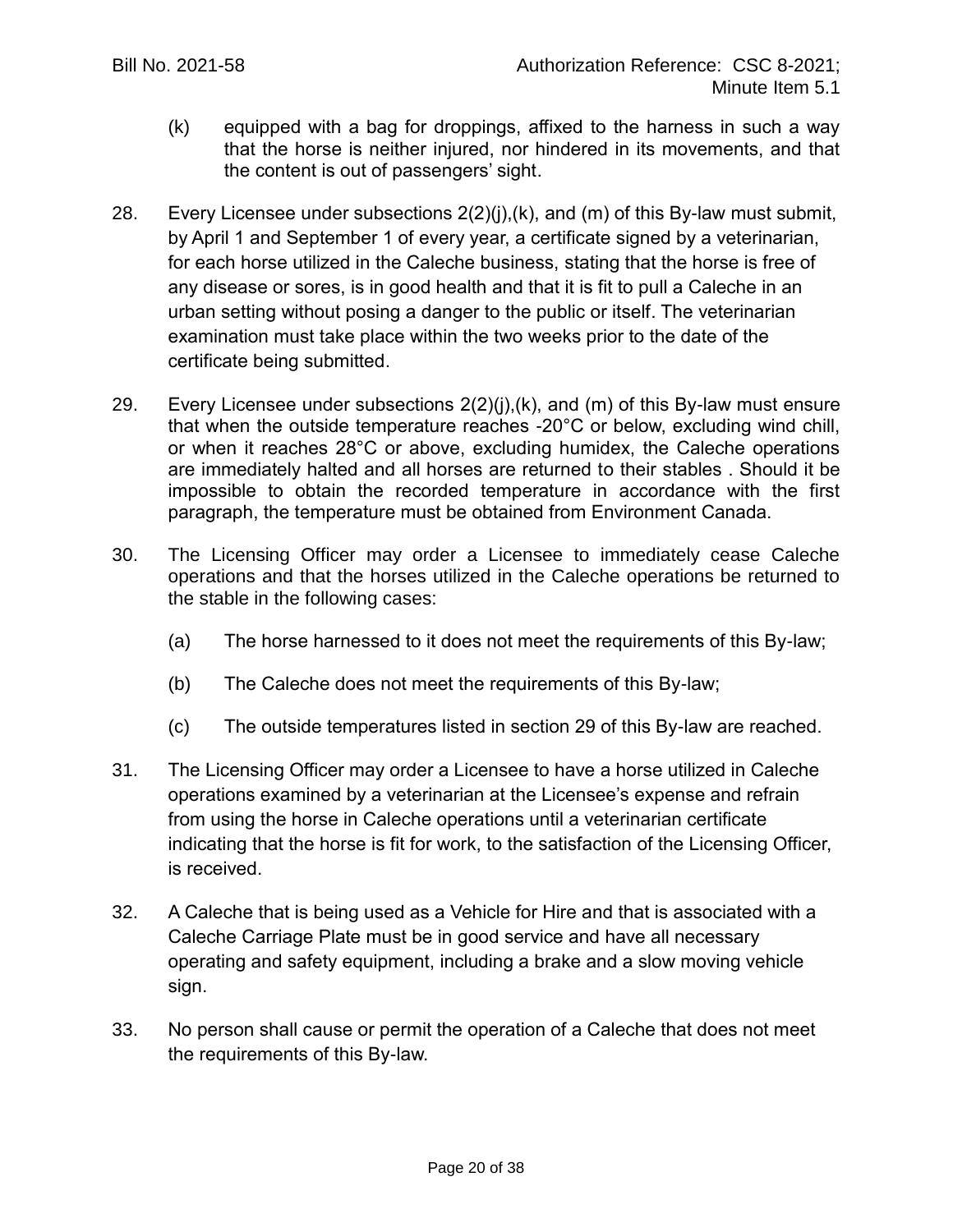## **Spare Vehicle Registration**

- 34. (1) A Vehicle for Hire Vehicle Licensee may apply to the Licensing Officer for a Spare Vehicle to be used on a temporary basis in place of a Vehicle for Hire that is licenced under this By-law, when that Vehicle for Hire is, for any reason, unable to be operated.
	- (2) No Vehicle for Hire Vehicle Licensee shall use a Spare Vehicle in place of a Vehicle for Hire licenced under this By-law unless the Spare Vehicle Licence and Spare Vehicle Plate have been issued by the Licensing Officer.
	- (3) The Licensing Officer may approve a Vehicle for temporary use as a Spare Vehicle upon the Licensee providing to the Licensing Officer:
		- (a) A completed Spare Vehicle application;
		- (b) The Spare Vehicle application fee as prescribed in the Fees and Charges By-law; and
		- (c) Confirmation the application requirements for a Vehicle for Hire Vehicle Licence, as set out in Part IV of this By-law, are met with respect to the proposed Spare Vehicle;
	- (4) Upon approval of the application, a Spare Vehicle Licence and Spare Vehicle Plate, to be affixed to the Spare Vehicle, will be issued to the Applicant.
	- (5) The Licensing Officer may renew the Spare Vehicle Licence upon the Licensee submitting to the Licensing Officer all of the documentation and fees set out in subsection (3).
	- (6) The Licensee shall notify the Licensing Officer by electronic mail or voicemail within twenty-four (24) hours of the use of the Spare Vehicle as a licenced Vehicle for Hire.
	- (7) The Licensee shall notify the Licensing Officer by electronic mail or voicemail within twenty-four (24) hours of the resumption of the use of the regular licenced Vehicle for Hire and cessation of the use of the Spare Vehicle.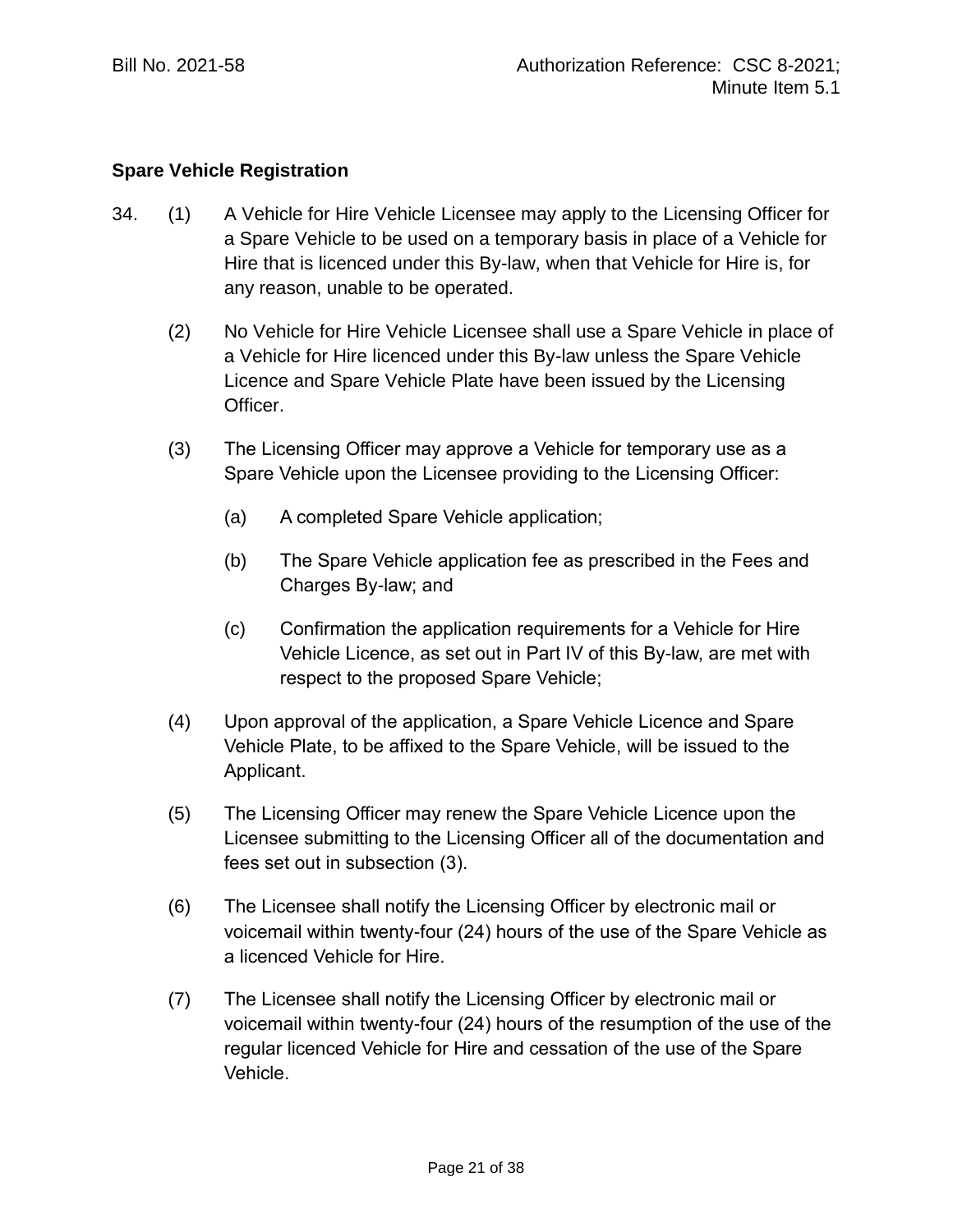- (8) A Vehicle used as a Spare Vehicle must comply with all requirements of this By-law relating to the operation of Vehicles for Hire.
- 35. (1) Despite section 34 of this By-law, a Vehicle for Hire Business Licensee may apply to the Licensing Officer for temporary use of a Spare Vehicle, in addition to the Licensee's other licenced Vehicles for Hire, for a specified period of time in order to provide increased Vehicle for Hire Services, subject to the following conditions:
	- (a) an application for temporary use of a Spare Vehicle shall be presented to the Licensing Officer at least five (5) business days prior to the proposed date for use;
	- (b) the Applicant has submitted the appropriate application and paid the appropriate fees in accordance with the Fees and Charges Bylaw;
	- (c) the Applicant has identified on the application the times and dates for which the Spare Vehicle will be used; and
	- (d) the Applicant has provided confirmation that all of the Application requirements for a Vehicle for Hire Vehicle Licence, as set out in section [11](#page-12-0) of this By-law, are met with respect to the proposed Spare Vehicle.
	- (2) Upon approval of the application set out in subsection (1) and registration of the Spare Vehicle, the Licensing Officer shall provide to the Licensee a temporary approval to use the main Vehicle for Hire Plate in addition to the Spare Plate for the approved period of time.

# **PART V VEHICLE FOR HIRE DRIVER LICENCE**

#### **Prohibition**

- 36. (1) No Person shall provide or attempt to provide a Vehicle for Hire Service unless that Person is the holder of a Vehicle for Hire Driver Licence.
	- (2) No Driver shall provide or attempt to provide a Vehicle for Hire Services unless they are affiliated with a Vehicle for Hire Business.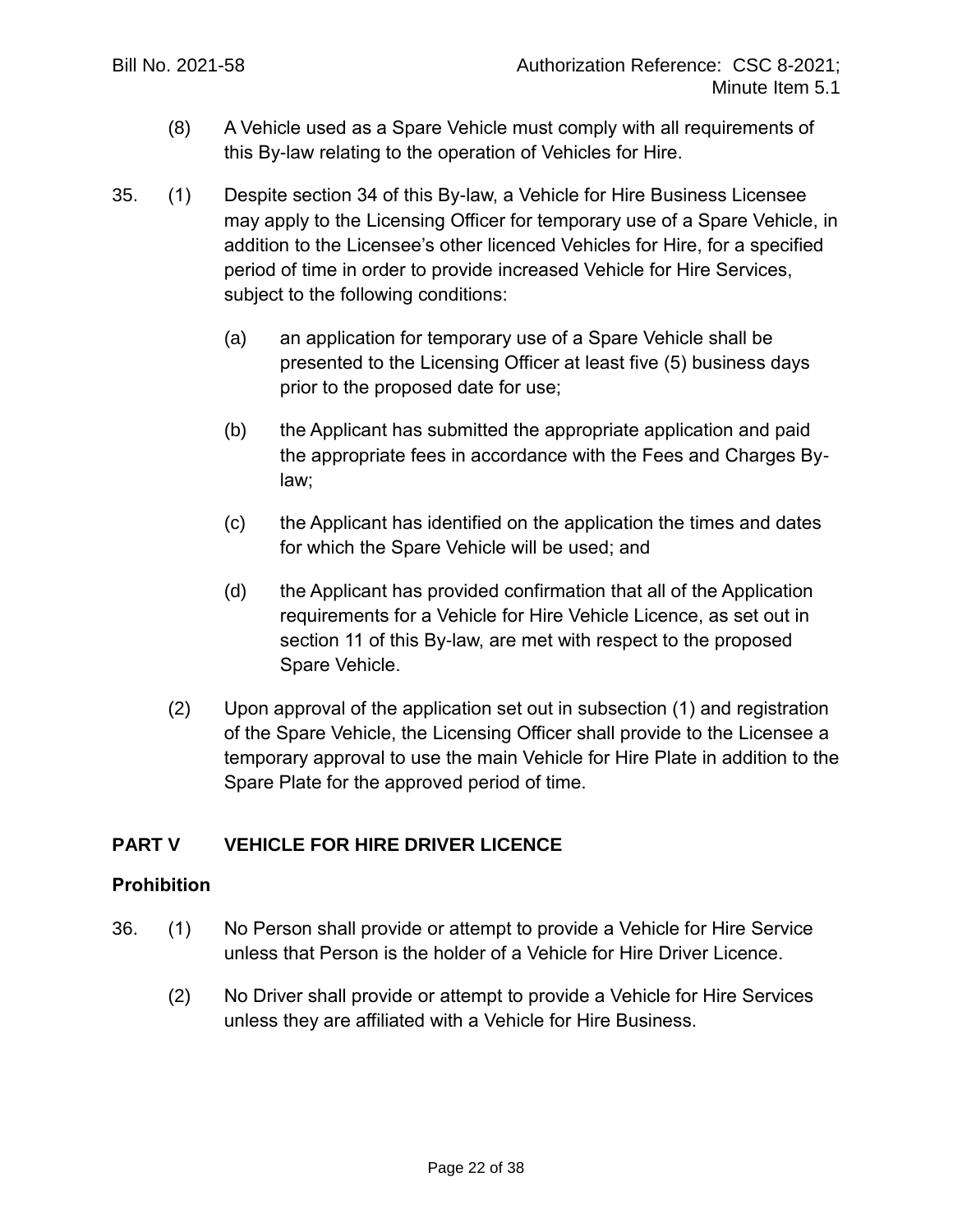# **Licence Application**

- 37. A Vehicle for Hire Driver Licence is valid for all classes of Vehicles licenced under this By-law.
- 38. Every application for a Vehicle for Hire Driver Licence and renewal Licence shall be made to the Licensing Officer in a format provided by the Licensing Officer. Without limitation, every application for a Vehicle for Hire Driver Licence or a renewal shall include the following:
	- (1) The Applicant's full legal name, address, telephone number, email address and date of birth;
	- (2) For those Vehicles that require a valid driver's licence for operation, proof of a valid, unrestricted, Class G driver's licence issued by the Province of Ontario with at least two (2) years driving experience and proof the Person has the proper class of licence to drive the class of Vehicle for Hire being operated under this By-law;
	- (3) Two (2) pieces of government issued identification, one (1) being photo identification;
	- (4) Confirmation that the Applicant is legally eligible to work in Canada;
	- (5) Confirmation that the Applicant has not had a Vehicle For Hire Driver Licence revoked, suspended or denied within three (3) years of the date of application;
	- (6) A Criminal Record and Judicial Matters check for the Applicant, obtained within sixty (60) days from the date of application, which shall be reviewed in accordance with the criteria in Schedule "A";
	- (7) Ontario Ministry of Transportation three (3) year driver's abstract, if applicable;
	- (8) A declaration signed by the Applicant confirming that he or she does not have any current outstanding police investigations, charges or warrants pending before any courts pursuant to the *Criminal Code*, *Controlled Drugs and Substances Act* or the *Highway Traffic Act*;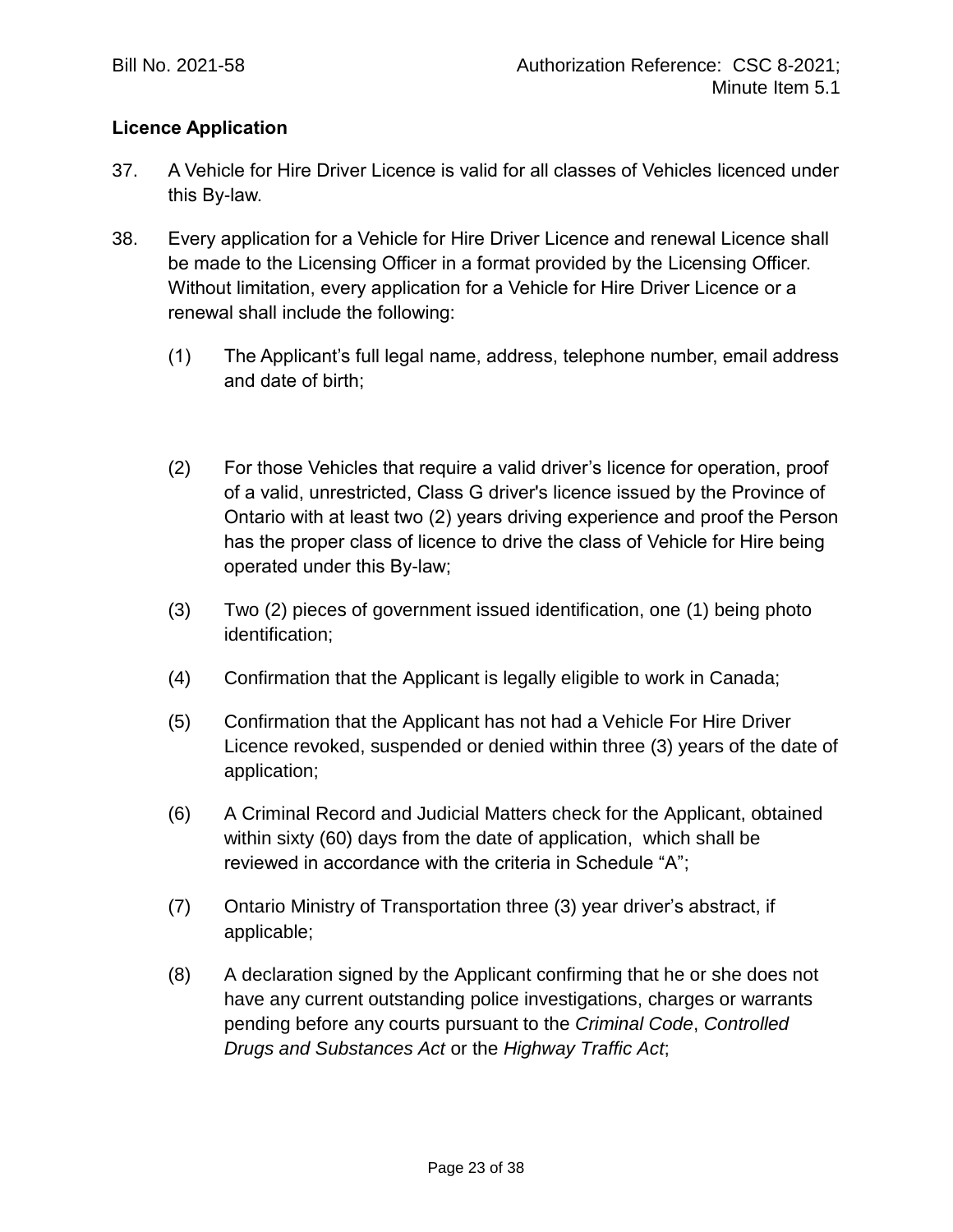- (9) A declaration signed by a Vehicle for Hire Business Licensee confirming the Applicant's affiliation or employment with the Vehicle for Hire Business. A declaration is required from each Vehicle for Hire Business that the Applicant is affiliated with or employed by; and,
- (10) Confirmation from the Applicant's affiliated Vehicle for Hire Business that the Applicant has successfully completed required driver training.
- 39. An Applicant for a Vehicle for Hire Driver Licence shall submit to a photograph being taken of them for use on the Vehicle for Hire Driver Licence.
- 40. (1) The Licensing Officer shall issue a Vehicle for Hire Driver Licence to an Applicant that has satisfied the requirements of this By-law, based on the appropriate Driver Licence subclass as set out in subsection 2(2) above.
	- (2) A Vehicle for Hire Vehicle Licence and Vehicle Plate Licence may be issued for a term of one (1) month; six (6) months; or twelve (12) months.

## **General Licence Requirements**

- 41. Every Vehicle for Hire Driver Licensee, while operating a Vehicle for Hire licenced under this By-law:
	- (1) Shall display their Licence in a location that is clearly visible to all Passengers and shall verbally advise any Passenger of their Vehicle for Hire Driver Licence number upon request;
	- (2) Shall ensure the Vehicle for Hire Vehicle Licence is in the Vehicle at all times;
	- (3) Shall ensure the Vehicle proof of insurance slip is in the Vehicle;
	- (4) Shall ensure the Vehicle ownership is in the Vehicle, if applicable;
	- (5) Shall ensure the Vehicle for Hire Plate is affixed to the Vehicle as prescribed in this By-law; and,
	- (6) Shall ensure an operational fire extinguisher and a first aid kit are both stored within the vehicle.
- 42. Every Vehicle for Hire Driver Licensee, while operating a Vehicle for Hire licenced under this By-law, shall ensure that the GPS, PA system and dispatch system for the Vehicle for Hire is operational, if applicable.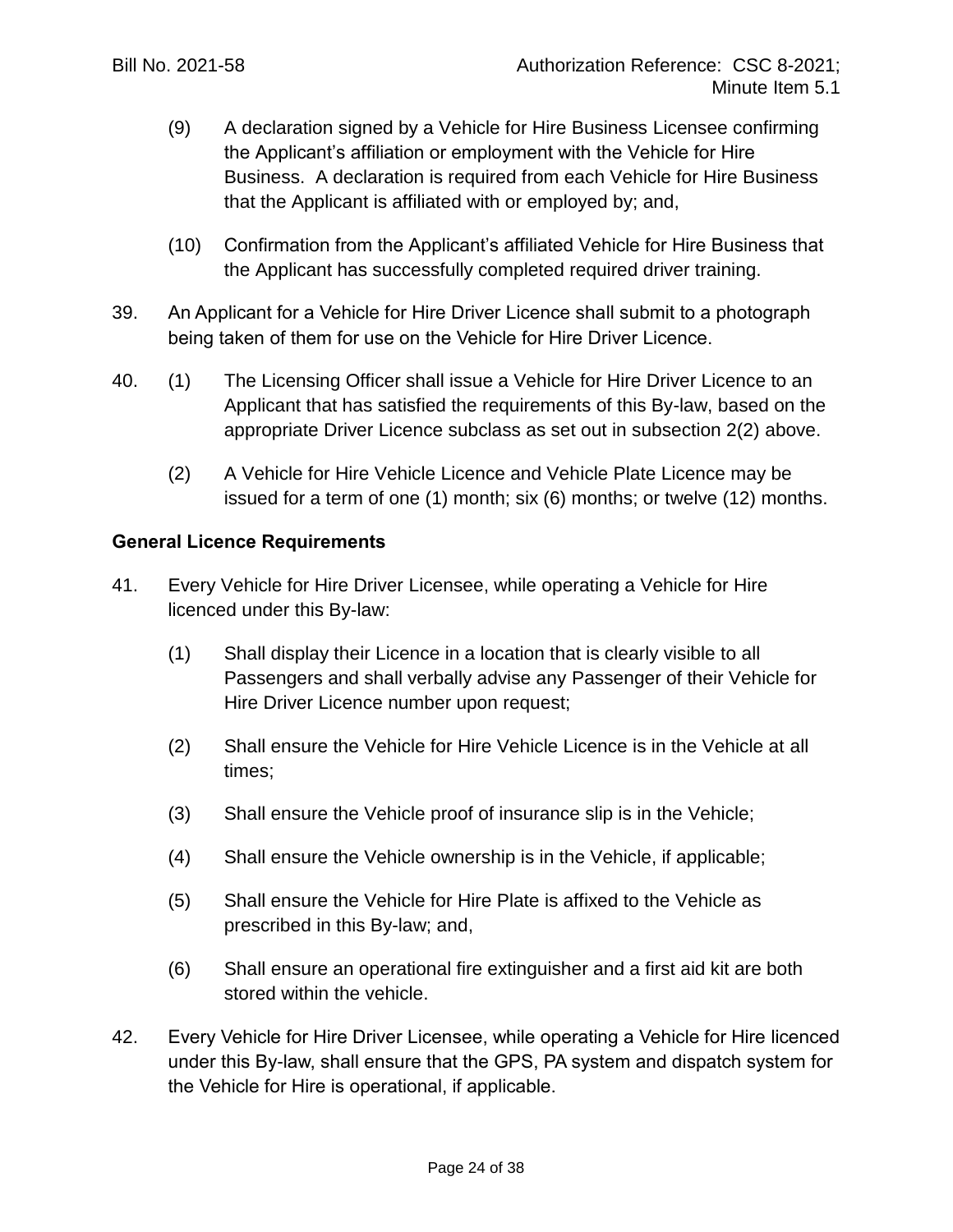- 43. No Vehicle for Hire Driver Licensee shall:
	- (1) Verbally solicit any Person for the purposes of providing a Vehicle for Hire Service;
	- (2) Obstruct the use of any sidewalk, access way, street, roadway, driveway or highway with a Vehicle for Hire licenced under this By-law;
	- (3) Permit their Vehicle for Hire as licenced under this By-law to remain idling:
		- (a) For a period that exceeds ten (10) minutes when the outdoor temperature is between ten (10) degrees Celsius and twenty (20) degrees Celsius; or
		- (b) When the Vehicle for Hire is not occupied by a Passenger;
	- (4) Permit their Vehicle for Hire as licenced under this By-law to remain standing on any sidewalk, access way, street, roadway, driveway or highway, other than in designated parking areas, unless for the immediate purpose of:
		- (a) Taking on a Passenger or Passengers who have already engaged the Vehicle for Hire; or
		- (b) Discharging a Passenger or Passengers from the Vehicle for Hire;
	- (5) Carry a number of Passengers during a Vehicle for Hire trip that exceeds the manufacturer's rating of seating capacity and available seat belts, if equipped, for the Vehicle for Hire;
	- (6) Smoke tobacco or cannabis or permit tobacco or cannabis to be smoked in the Vehicle for Hire licenced under this By-law;
	- (7) Consume or be under the influence of any alcohol while operating a Vehicle for Hire licenced under this By-law;
	- (8) Consume, possess or be under the influence of any controlled substance as defined in the *Controlled Drugs and Substances Act* while operating a Vehicle for Hire licenced under this By-law;
	- (9) Permit the consumption of any alcohol in the Vehicle for Hire licenced under this By-law;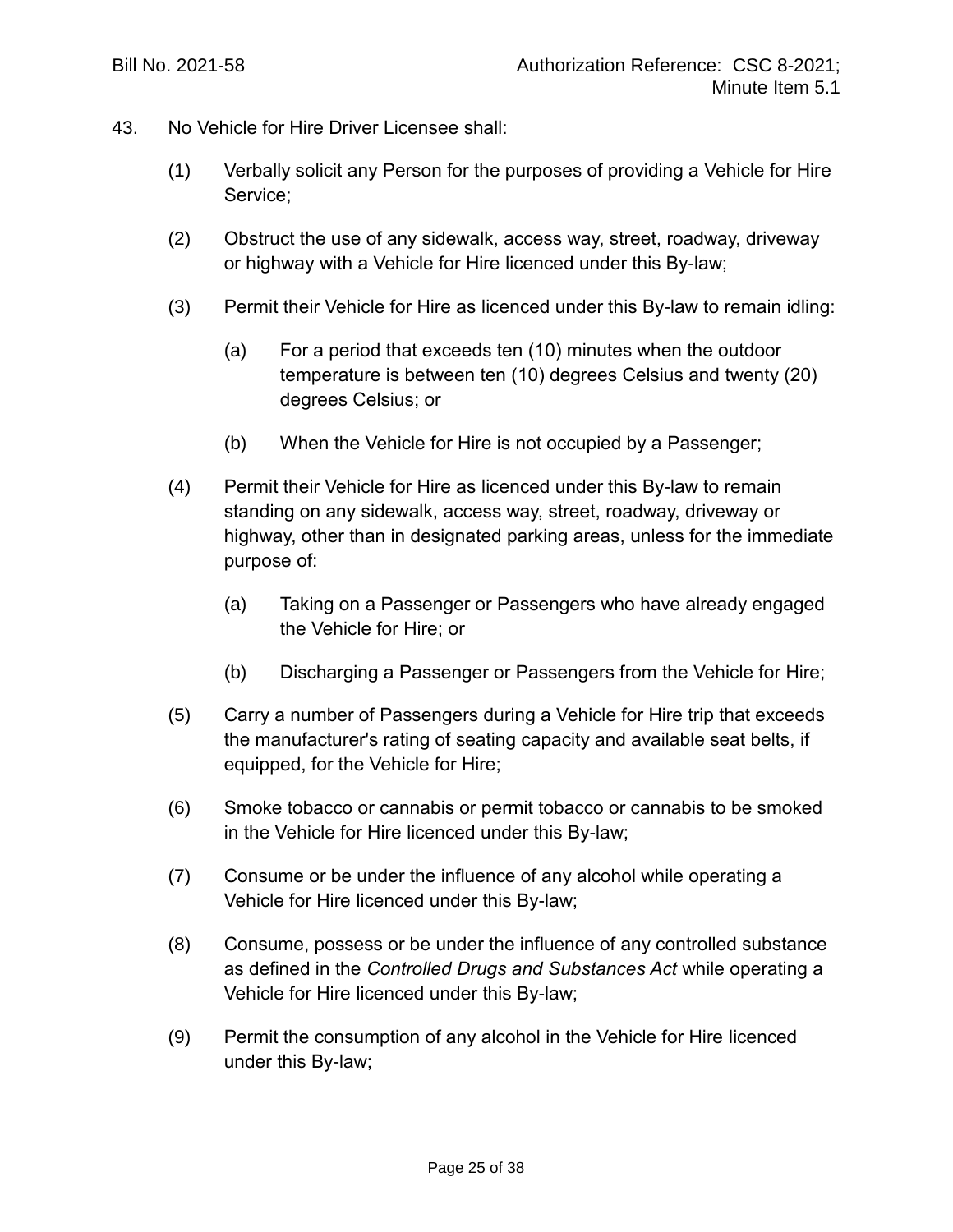- (10) Use an electronic cigarette or permit the use of an electronic cigarette in the Vehicle for Hire licenced under this By-law;
- (11) Operate a Vehicle for Hire that is not licensed under this By-law.
- 44. Every Vehicle for Hire Driver Licensee that is operating an Accessible Vehicle for Hire shall give priority to Persons with disabilities.
- 45. Every Vehicle for Hire Driver Licensee providing an Accessible Vehicle for Hire Service shall securely fasten all mobility devices while the Accessible Vehicle for Hire is in motion.
- 46. (1) Every Vehicle for Hire Driver Licensee shall notify the Licensing Officer within twenty-four (24) hours of any charge or conviction they have received that is in contravention of Schedule "A" criteria of this By-law or of any Motor Vehicle accident involving a Vehicle for Hire licenced under this By-law.
	- (2) Every Vehicle for Hire Driver Licensee shall notify the Licensing Officer within twenty-four (24) hours of any police investigation, charge or conviction relating to the Licensee pursuant to the *Criminal Code* or the *Controlled Drugs and Substances Act* or the *Highway Traffic Act* with all particulars relating to the investigation, charge or conviction.
	- (3) If the Licensing Officer has reasonable grounds to believe that any of the information that was provided in the Licensee's application for a Vehicle for Hire Driver Licence has changed without the Licensee advising of the change, the Licensing Officer may, upon demand, request the Licensee produce an updated:
		- (i) Criminal Record and Judicial Matters check; or
		- (ii) A three (3) year Ontario Drivers Abstract.

## **Special Licence Requirements**

- 47. No Vehicle for Hire Driver shall provide a Vehicle for Hire Service unless the service provided is for a minimum rate of charge, exclusive of HST, of not less than:
	- (1) Ten dollars (\$10.00) for Sightseeing, Shuttle or Specialty Vehicle for Hire Services; and,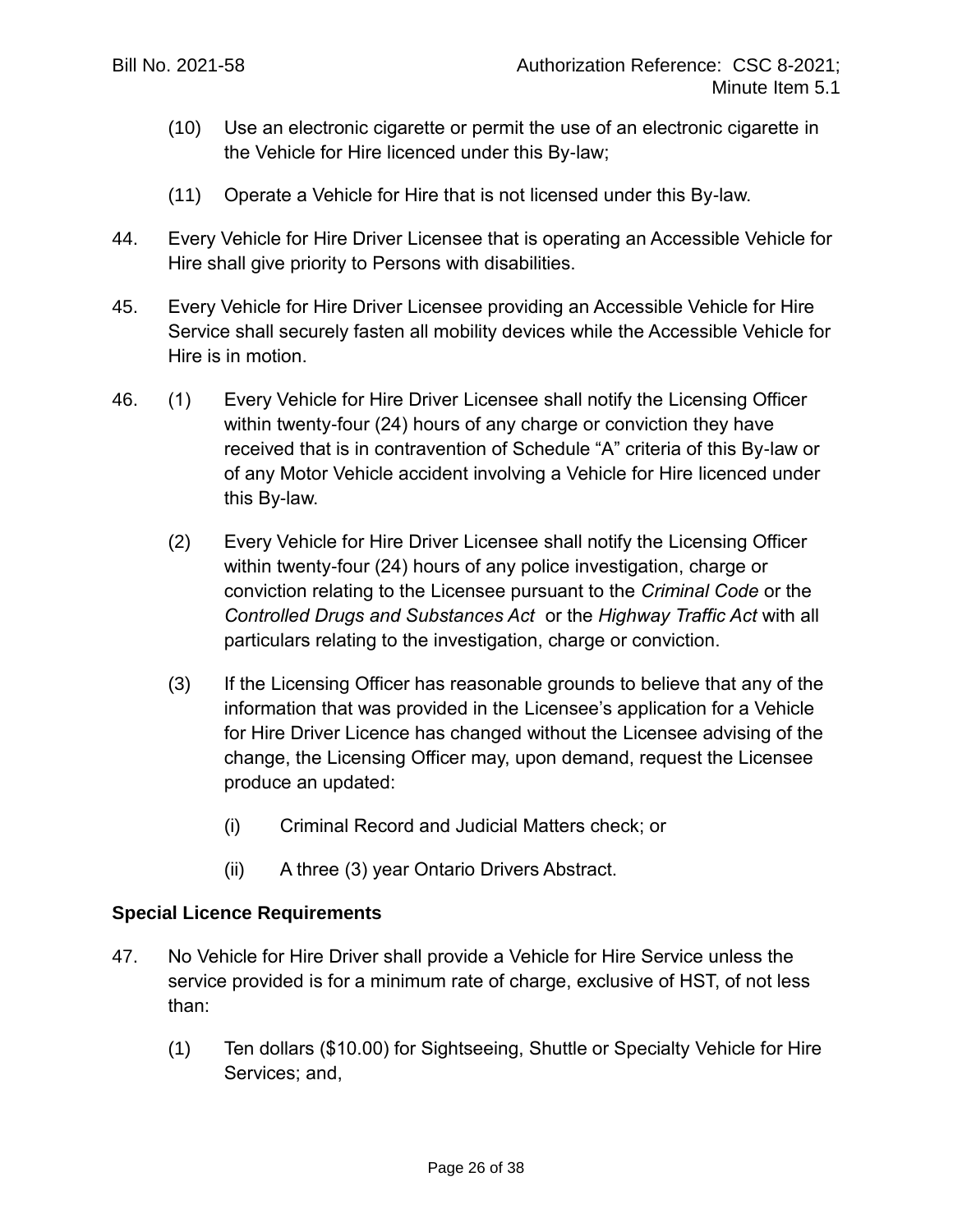(2) Five dollars (\$5.00) for Caleche Vehicle for Hire Services.

#### **PART VI GENERAL**

#### **Prohibitions**

- 48. No Person shall:
	- (1) Hinder or obstruct, or attempt to hinder or obstruct the driver or the operation of a Vehicle for Hire licenced under this By-law;
	- (2) Molest, startle or otherwise interfere with a horse being used for a Caleche licenced under this By-law;
	- (3) Evade payment for a Vehicle for Hire Service once provided;
	- (4) Obstruct a pick-up or drop off location for a Vehicle for Hire;
	- (5) Give false or incorrect information for the purposes of obtaining or renewing a Licence;
	- (6) Hinder or obstruct, or attempt to hinder or obstruct, either directly or indirectly, any Person who is exercising a power or performing a duty under this By-law, including carrying out an inspection;
	- (7) Charge a higher fare or an additional fee for Persons with disabilities than for Persons without disabilities for the same trip; and,
	- (8) Charge a fee for the storage of mobility aids or mobility assistive devices in relation to a Vehicle for Hire Service.

#### **Licence Application Process**

- 49. Every Applicant shall provide payment in full, at the time the application is submitted, of the applicable fee prescribed in accordance with the Fees and Charges By-law.
- 50. All Applicants shall provide the Licensing Officer with such other information and documentation as requested by the Licensing Officer.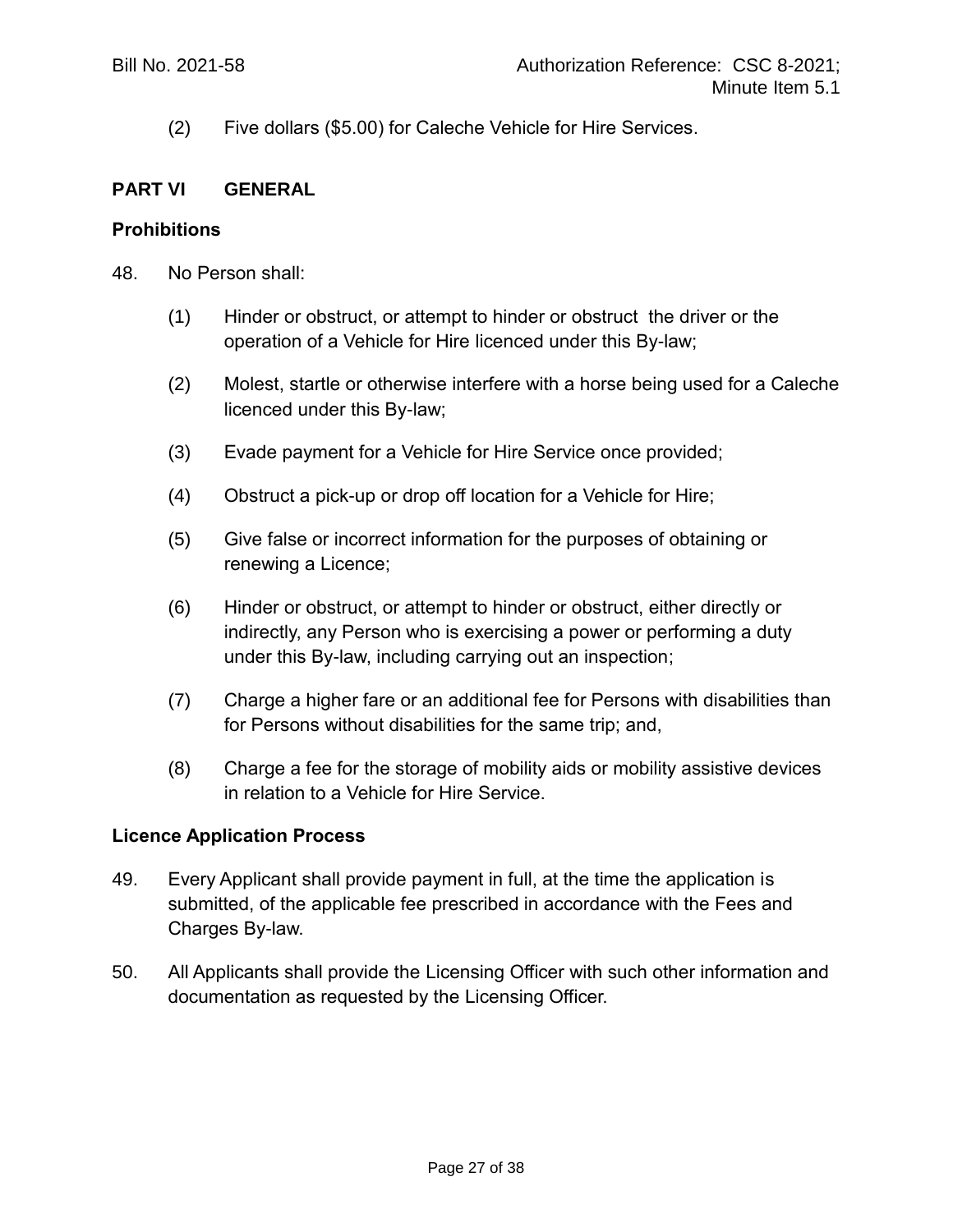51. Every Applicant and Licensee shall report to the Licensing Officer within twentyfour (24) hours after the event, of any change in any information, including contact, address and insurance information, that was provided to the Licensing Officer pursuant to this By-law.

#### **Licence Requirements**

- 52. (1) Every Licensee shall hold such Licence subject to the requirements and criteria as imposed in this By-law, including the compliance with criteria imposed in order to be licensed under Parts III, IV and V.
	- (2) In the event a Licensee cannot comply with the requirements as set out in subsection (1) above, the Licensee shall cease to provide Vehicle for Hire Services immediately and surrender the applicable Licence to the Licensing Officer within twenty-four (24) hours of the non-compliance.
	- (3) Any Licences that have been surrendered to the Licensing Officer pursuant to subsection (2) above, shall be deemed suspended; but may be reinstated and returned to the Licensee upon the Licensee providing satisfactory proof of compliance with all applicable requirements of the application for the Licence in issue.
- 53. If a Licence is defaced, destroyed, or lost, the Licensee shall apply to the Licensing Officer for a replacement and, on payment of the prescribed fee in accordance with the Fees and Charges By-law, may be issued a replacement Licence, as required.

## **Reporting**

54. Any report to the Licensing Officer that is required pursuant to this By-law may be made during a Statutory Holiday, before or after business hours by submitting the report via electronic mail or leaving a voicemail message to the email address or telephone number for the Licensing Officer, as publicly posted on the Region's website from time to time.

## **PART VII INSPECTIONS**

55. Every Licensee shall allow the Licensing Officer, a Municipal By-Law Enforcement Officer or Police Officer, upon demand, to enter upon and inspect a Vehicle for Hire Business premises and/ or a Vehicle for Hire to ensure that all provisions of this By-law have been satisfied.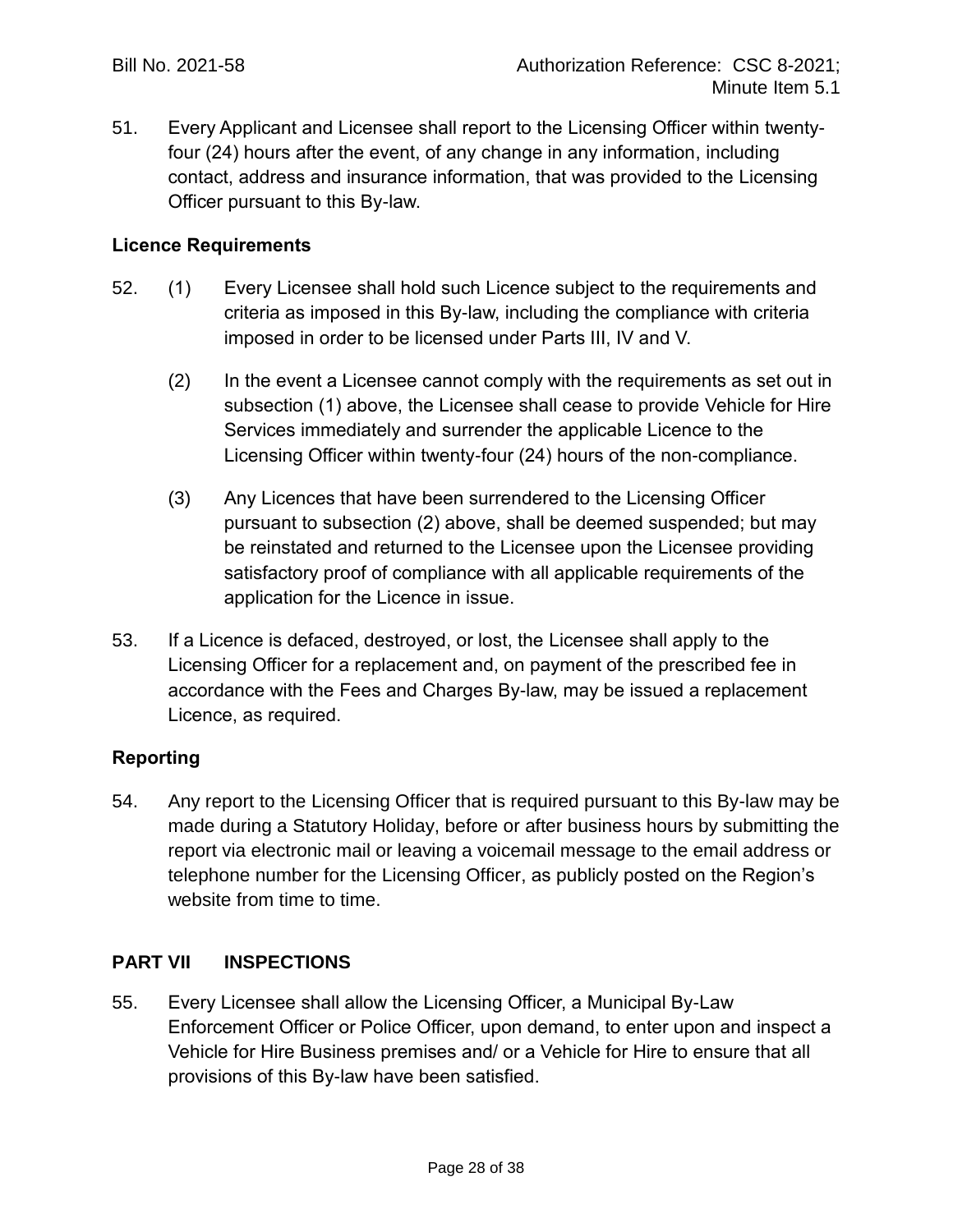- 56. Upon inspection, every Person shall produce all relevant Licences and permits, invoices, vouchers or like documents, trip records, and all documents required to be kept and maintained under this By-law, which may be removed for the purpose of photocopying and returned to the Licensee within forty eight (48) hours of removal.
- 57. No Person shall hinder or obstruct, or attempt to hinder or obstruct, an Officer from carrying out an inspection or withhold, destroy, conceal or refuse to furnish any information or thing required by the Officer inspecting for the purpose of this inspection.

## **PART VIII POWERS OF THE LICENSING OFFICER**

- 58. The power and authority to issue or renew a Licence, refuse to issue or refuse to renew a Licence, to revoke or suspend a Licence, to impose terms and conditions, including special conditions, on a Licence are delegated to the Licensing Officer.
- 59. When an application for a Licence or for a renewal of a Licence is made in accordance with the provisions of this By-law and the Applicant meets all the requirements of this By-law, the Licensing Officer shall issue a Licence.
- 60. The Licensing Officer may refuse to issue, refuse to renew, revoke or suspend a Licence, or impose a term or condition on a Licence on the following grounds:
	- (1) The conduct of the Applicant or Licensee, or where the Person is a corporation, that the conduct of the corporation's officers, directors, employees or agents, affords reasonable cause to believe that the Person will not carry on or engage in the operation of the business in accordance with any applicable Federal law, Provincial law, or Municipal by-law, or with honesty and integrity;
	- (2) The Licensing Officer has reasonable cause to believe that the granting, renewal or continuation of a Licence under this By-law would pose a danger to the health or safety of any Person or the public in general;
	- (3) The Applicant or Licensee is carrying on activities that are in contravention of this By-law;
	- (4) There are reasonable grounds to believe that an application or other documents provided to the Licensing Officer by or on behalf of the Applicant or Licensee contains a false statement;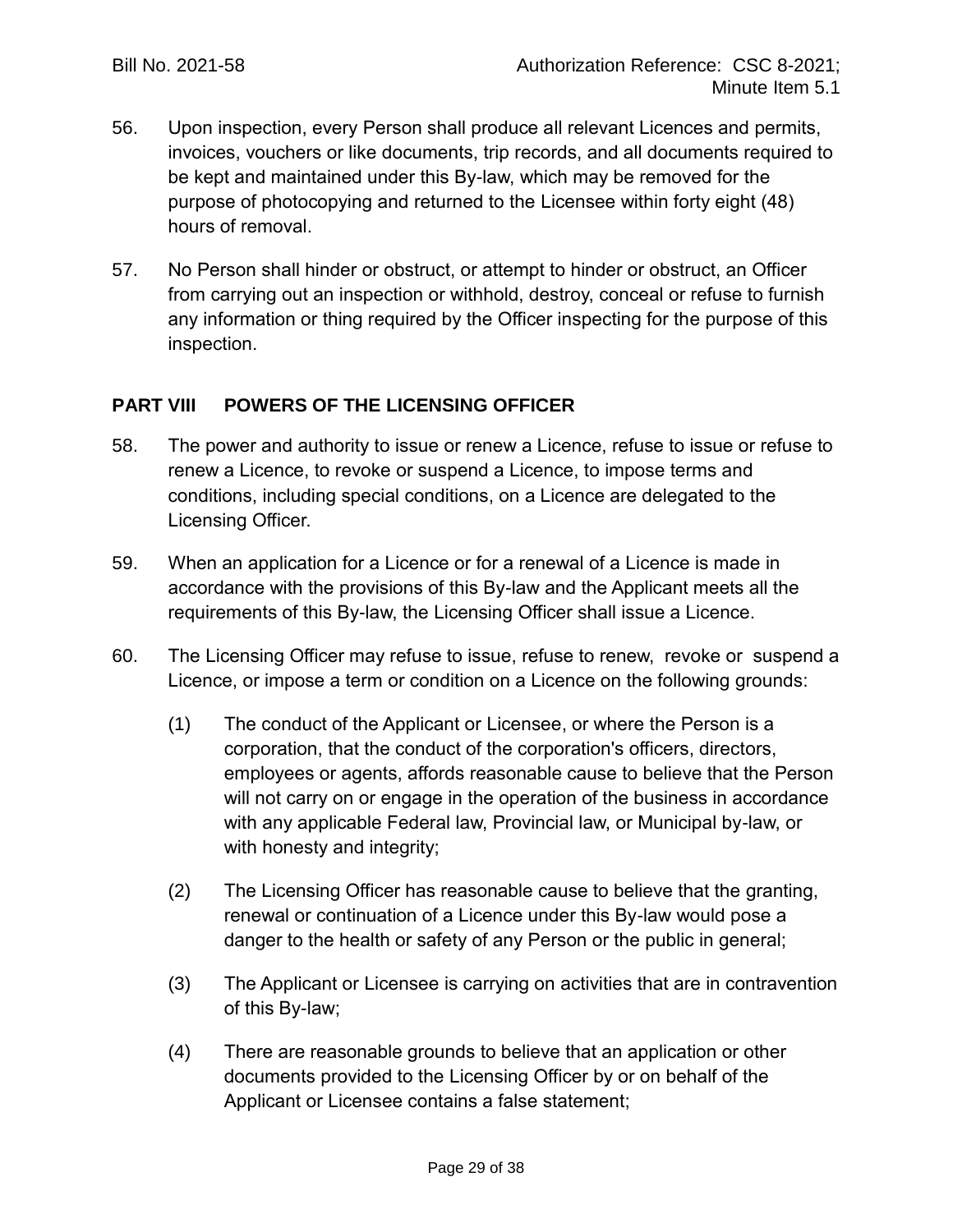- (5) Any information contained in the original application form or any other information provided to the Licensing Officer has ceased to be accurate and the Licensee has not provided up-to-date accurate information to allow the Licensing Officer to conclude that the Licence should continue;
- (6) An Applicant does not meet, at any time, one or more of the requirements of this By-law or any conditions imposed on a Licence;
- (7) An Applicant or Licensee is not in compliance with any applicable Federal law, Provincial law or Municipal by-law, including but not limited to this Bylaw, and any requirement to obtain and maintain a valid Provincial Licence; or
- (8) The Applicant or Licensee has been convicted of a criminal offence which causes the Licensing Officer to believe it would not be in the interest of public safety and/or consumer protection to issue or maintain such a Licence.
- 61. Notwithstanding any other provision of this By-law, the Licensing Officer may impose conditions, including special conditions, on any Licence at issuance, renewal or at any time during the term of the Licence, as are necessary in the opinion of the Licensing Officer to give effect to this By-law.
- 62. Where the Licensing Officer has made a decision to deny, suspend, revoke or place conditions, including special conditions, on a Licence, the Licensing Officer's written notice of that decision shall:
	- (1) Set out the grounds for the decision;
	- (2) Give reasonable particulars of the grounds;
	- (3) Be signed by the Licensing Officer; and,
	- (4) State that the Applicant or Licensee is entitled to request a hearing before the Licensing Appeals Committee if the Applicant or Licensee delivers a request for a hearing, in writing, accompanied by the applicable fee set out in the Fees and Charges By-law, to the Licensing Officer, within thirty (30) calendar days after the notice is served.
- 63. (1) Where notice to an Applicant or Licensee is required under this By-law, it is sufficiently given if delivered personally to the Applicant or Licensee, sent by electronic mail, or sent by registered mail to the address provided on the application or Licence, as applicable, of the Applicant or Licensee.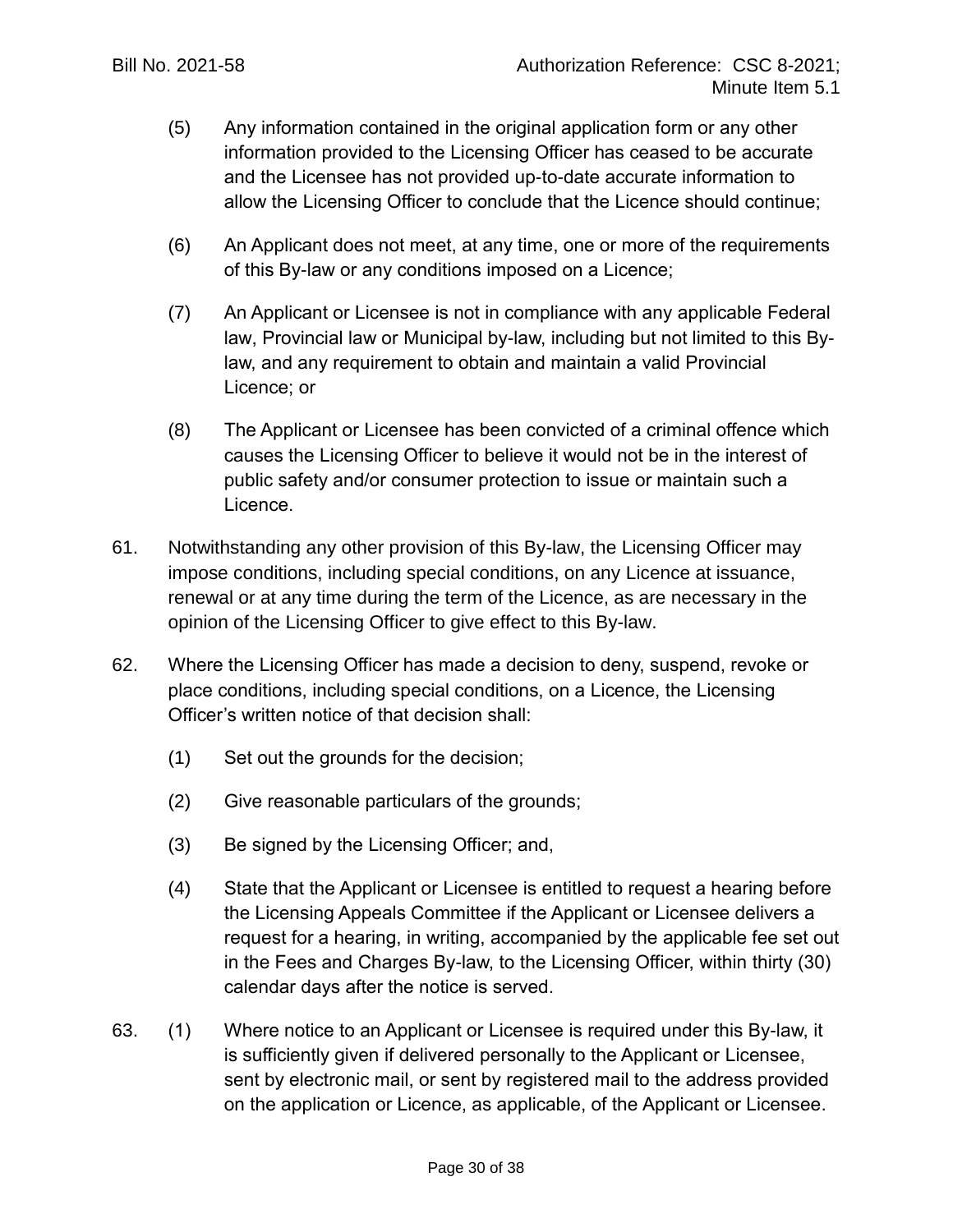- (2) Where service is effected by registered mail under subsection (1), notice shall be deemed to have been made on the fifth (5th) day after the date of mailing. Service is deemed effective by email at the time it is sent. Personal Service is deemed effective at the time it is given.
- 64. Where no appeal is registered within the required time period, the decision of the Licensing Officer shall be final.
- 65. Where a licence issued under this By-law has been suspended or revoked or special conditions have been placed on the licence, the Person shall return the applicable licence to the Licensing Officer within twenty four (24) hours of service of written notice.

# **Appeal**

- 66. The power and authority to conduct hearings of appeals under this By-law are hereby delegated to the Licensing Appeals Committee (the "Committee").
- 67. The provisions of sections 5 to 15 and 21 to 24 of the *Statutory Powers Procedure Act*, R.S.O. 1990, c. S. 22, as amended, shall apply to all hearings conducted by the Committee under this By-law.
- 68. (1) When an Applicant is denied a Licence or has their Licence revoked or suspended, or has conditions, including special conditions, placed on their Licence, they may request an appeal hearing before the Licensing Appeals Committee, within thirty (30) calendar days of service of the notice described in section 63 of this By-law, for review of this decision. This request for an appeal shall be made in writing, be sent to the Licensing Officer, and set out the relief sought and the reasons for the appeal.
	- (2) When a request for a hearing under subsection (1) and the applicable fee for filing an appeal, as set out in the Fees and Charges By-law, have been received, a hearing shall be scheduled before the Licensing Appeals Committee and notice of the hearing date shall be given to the Applicant.
	- (3) A notice of hearing shall include:
		- (a) A statement of the time, date, location, and purpose of the hearing; and,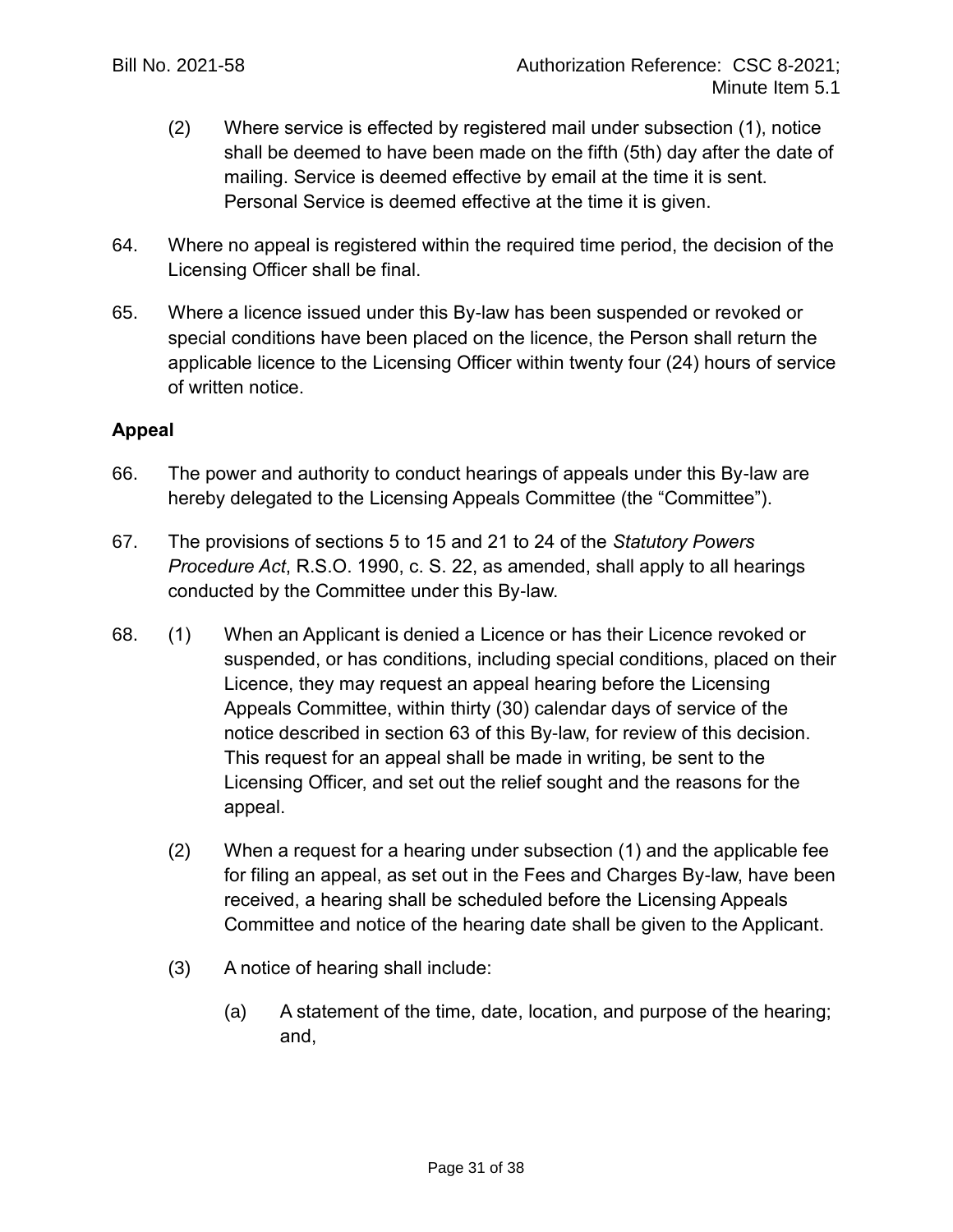- (b) A statement that if the Applicant or Licensee does not attend the hearing, the Licensing Appeals Committee may proceed in their absence without notice to them.
- (4) After conducting a hearing under subsection (2), the Committee may uphold or vary the decision of the Licensing Officer, or make any decision that the Licensing Officer was entitled to make in the first instance.
- (5) Notice of the Committee's decision, with reasons, shall be provided in writing served in accordance with the service provisions contained in section 63 of this By-law.
- (6) The Licensing Appeal Committee's decision in respect of refusing, suspending, revoking or attaching conditions to a Licence is final.

# **PART IX ORDERS**

- 69. (1) If the Licensing Officer or a Municipal By-Law Enforcement Officer is satisfied that a contravention of this By-law has occurred, the Licensing Officer or Municipal By-Law Enforcement Officer may make an Order requiring the Person who contravened this By-law or who caused or permitted the contravention to discontinue the contravening activity.
	- (2) An Order under subsection (1) shall set out:
		- (a) reasonable particulars of the contravention adequate to identify the contravention; and,
		- (b) the date by which there must be compliance with the Order.
	- (3) An Order issued under this By-law shall be served in accordance with the service provisions contained in section 63 of this By-law.
- 70. Every Person shall comply with an Order issued under the authority of this Bylaw.

## **PART X PENALTY**

71. Every Person who contravenes any provision of this By-law or an Order under this By-law is guilty of an offence and upon conviction is liable to the appropriate penalty, as provided for by the *Provincial Offences Act*, R.S.O. 1990, Chapter P. 33, as amended.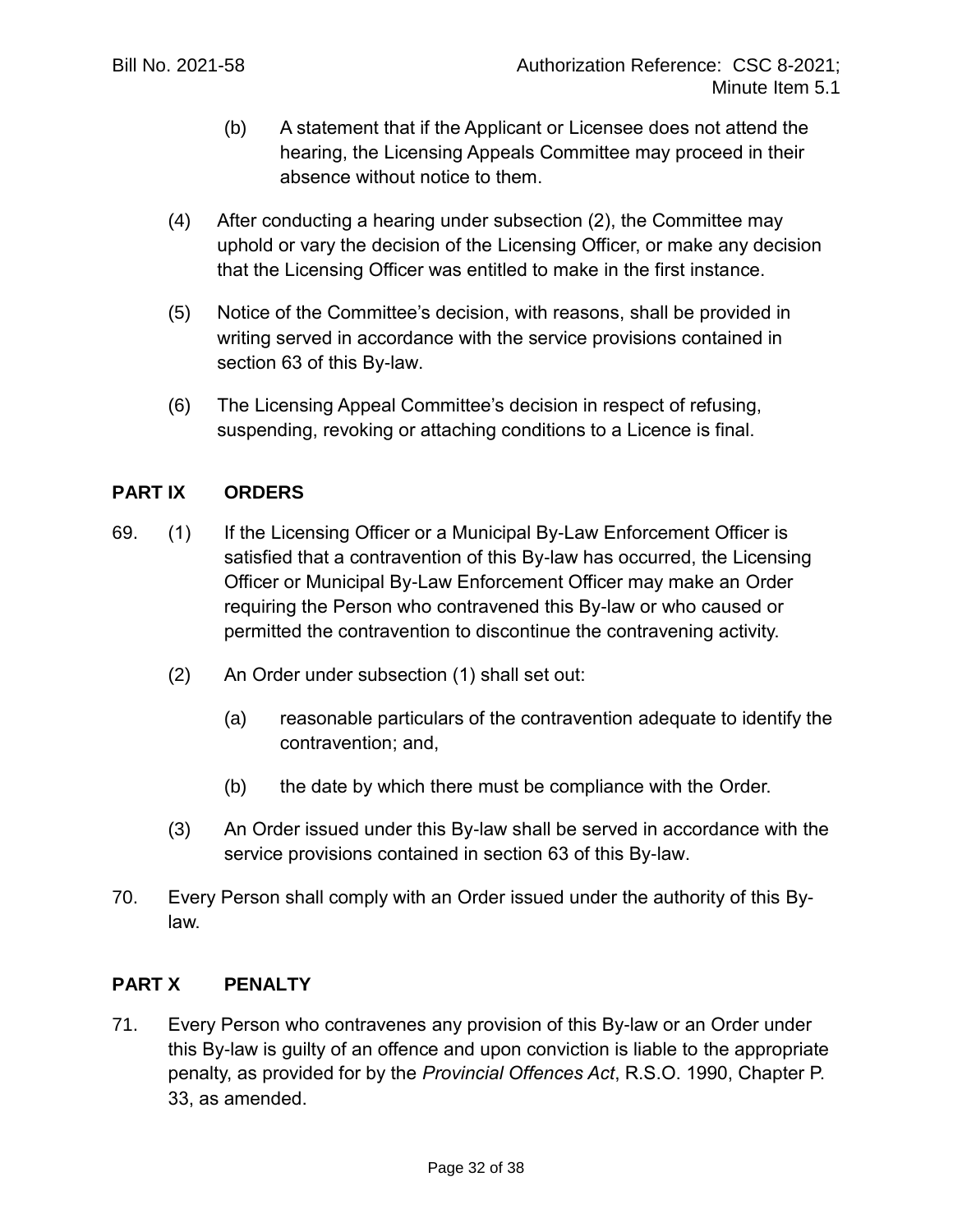- 72. A director or officer of a corporation who knowingly concurs in the contravention of any provision of this By-law or an Order made under this By-law is guilty of an offence.
- 73. (1) Notwithstanding section 71 of this By-law, each day on which a Person contravenes any provision of this By-law shall be deemed to constitute a continuing offence under this By-law as provided for in section 429(2) of the *Municipal Act, 2001*. For clarity, in the case of an Order, a contravention continues for every day or part of a day past the date set out in the Order by which the work must be complete or action taken, as the case may be.
	- (2) For each day or part of a day that the offence continues, the minimum fine shall be ONE HUNDRED DOLLARS (\$100.00) and the maximum fine shall be FIVE THOUSAND DOLLARS (\$5,000.00), and the total of all daily fines for the offence is not limited to ONE HUNDRED THOUSAND DOLLARS (\$100,000.00).
- 74. If any section of this By-law is contravened and a conviction entered, in addition to any other remedy and to any penalty imposed by the By-law, the court in which the conviction has been entered and any court of competent jurisdiction thereafter may make an order prohibiting the continuation or repetition of the offence by the person convicted or impose conditions.

# **PART XI ADMINISTRATION AND ENFORCEMENT**

- 75. (1) The Licensing Officer shall have all necessary authority to carry out the administration and enforcement of this By-law.
	- (2) Without limiting subsection (1) of this section, the Licensing Officer shall have the authority, at their sole discretion, to:
		- (a) prescribe administrative forms, registers and electronic data software required under this By-law;
		- (b) establish policies, procedures, operational protocols, inspection criteria and frequency, Licence criteria, and operational hours;
		- (c) receive and process all applications for all Licences and renewals of Licences under this By-law;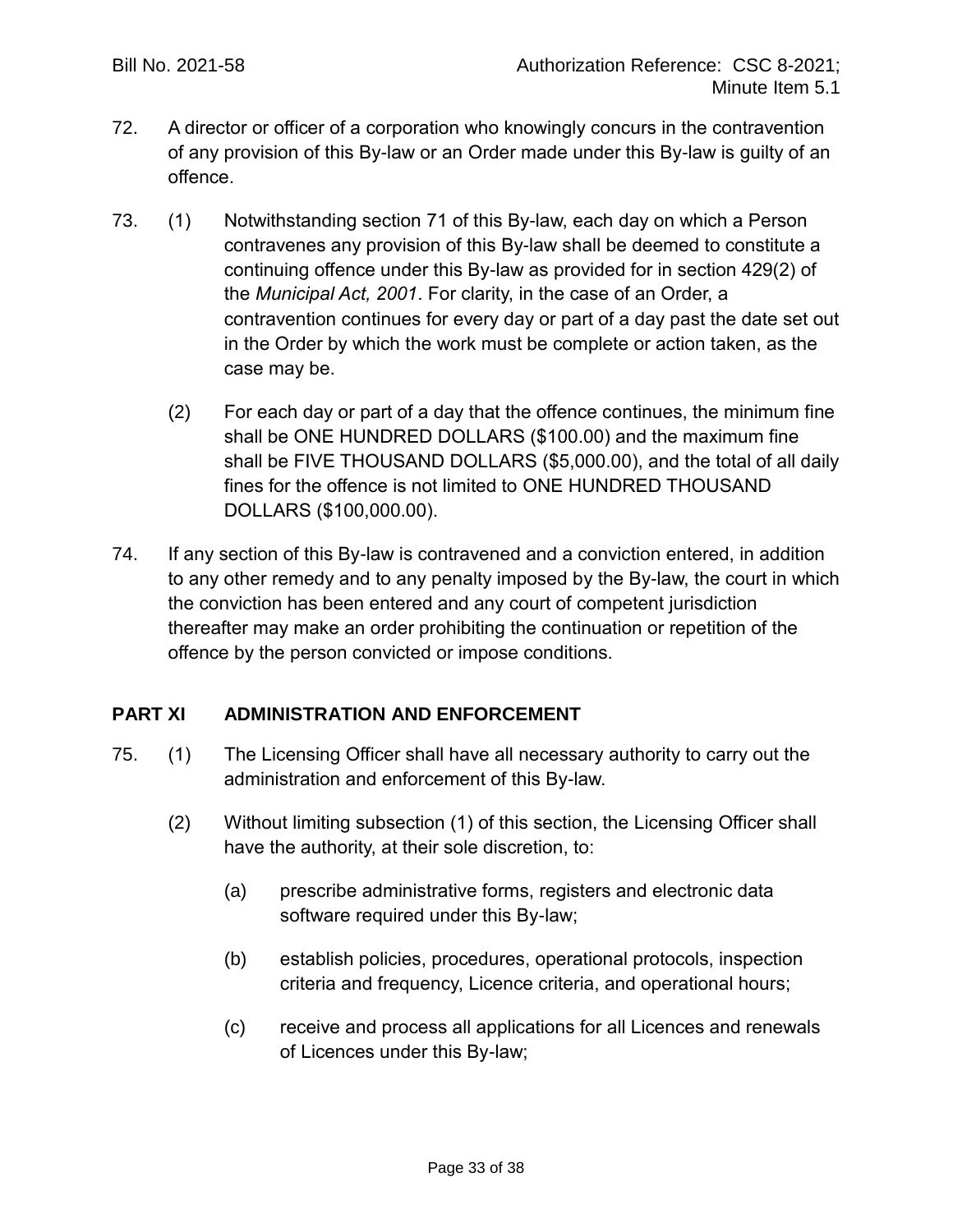- (d) pro-rate any licensing or administrative fees that may be charged under this By-law;
- (e) issue any Licence where the Applicant meets criteria and conditions under this By-law;
- (f) renew, deny, suspend, revoke, restrict or place special conditions on any Licence issued pursuant to this By-law;
- (g) designate any accessibility training or other required training pursuant to this By-law;
- (h) verify any information provided by an Applicant or Licensee; and,
- (i) demand from a Licensee any records, information, documentation, licences or any other thing pursuant to the administration and enforcement of this By-law.
- 76. Any Licensee that refuses or otherwise does not supply records, information or any other thing as demanded by the Licensing Officer shall have their licence suspended. The Licensing Officer may re-instate a Licence if the Licensee supplies the information, record or other thing as demanded.
- 77. This By-law may be enforced by the Licensing Officer, a Municipal By-Law Enforcement Officer appointed by Council to enforce this By-law, or any Police Officer.
- 78. Any Person who obstructs or interferes with an Officer in the discharge of their duties shall be considered in violation of this By-law.
- 79. Any Person who provides false information to an Officer shall be deemed to have obstructed or interfered with that Person in the execution of their duties.

## **Survival**

80. If any section or part of this By-law is found by any court of competent jurisdiction to be illegal or beyond the power of Council to enact, such section or part shall be deemed to be severable and all other sections or parts of this By-law shall be deemed to be separate and independent therefrom and shall continue in full force and effect unless and until similarly found illegal.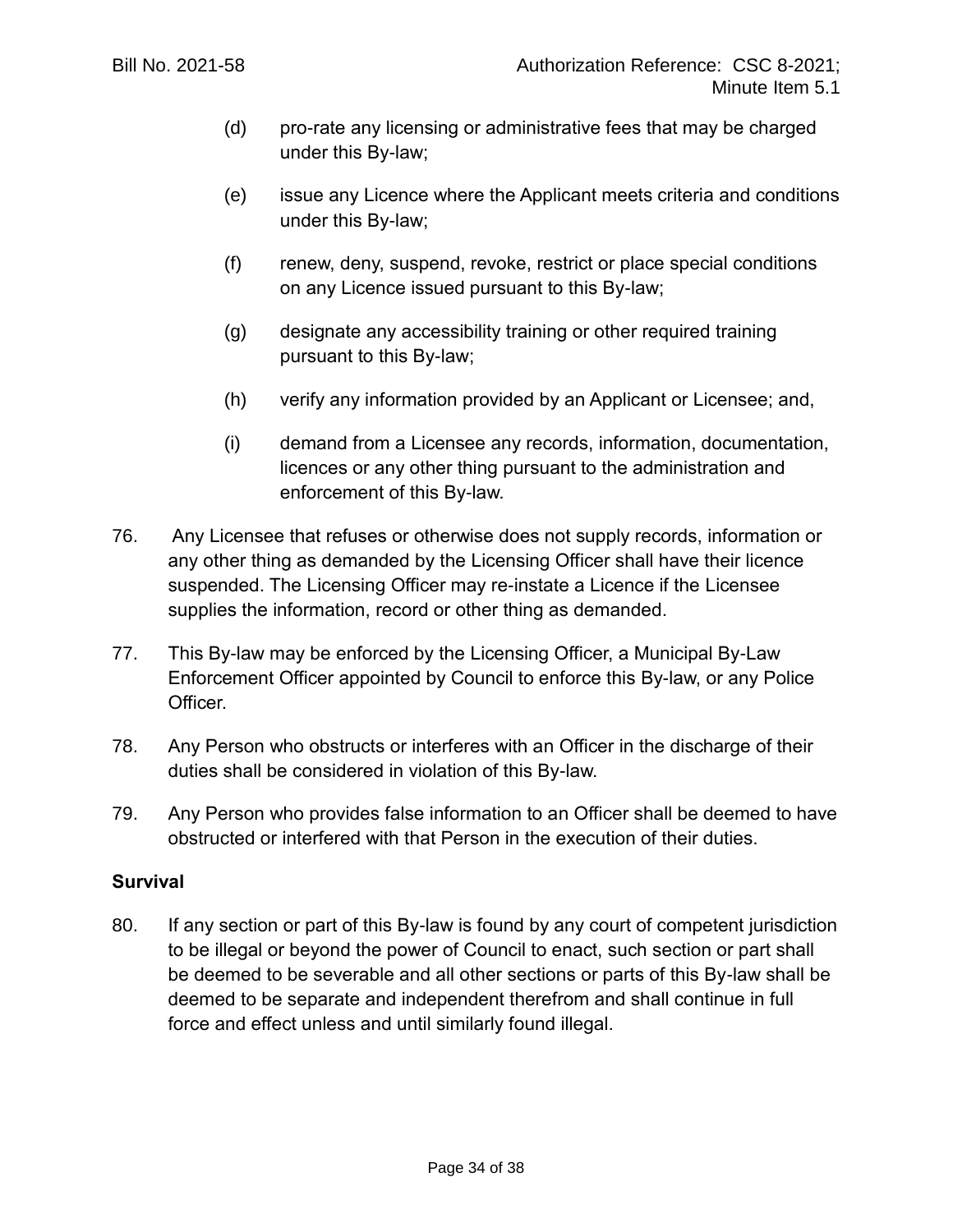# **Citation**

81. This By-law may be cited as the "Vehicle for Hire By-law".

## **By-law Commencement / Transition**

- 82. (1) By-Law No. 2018-75, being a by-law to licence, regulate and govern vehicles for hire (Taxi's, Transportation Network Company Vehicles, Specialty Vehicles, Auxiliary Services Vehicles, Shuttle Buses, Sightseeing Vehicles, Caleche, Tow Trucks) and Businesses (Second-Hand Good Stores and Dealers, Salvage Yards, Auto-Wrecking Yards and Taxicab Brokers) and all amendments thereto, is hereby repealed.
	- (2) Notwithstanding subsection (1), By-law No. 2018-75, as amended, shall continue to apply to proceedings in respect of offences that occurred before its repeal.
	- (3) Notwithstanding subsection (1), all Licences issued under No. By-law 2018-75, including any suspensions, revocations, denials, renewals or special conditions imposed on such Persons holding licences by the Region, that are in effect at the time said by-law is repealed, shall be deemed to be Licences as issued under this By-law, together with any such suspensions, revocations, denials, renewals or special conditions, and all the rules, requirements and regulations of this By-law shall apply with necessary modification.
	- (4) All Persons holding Licences issued under the provisions of By-law 2018- 75 must come into compliance with all provisions of this By-law upon the renewal date of their Licence, or twelve (12) months from the date this Bylaw comes into force, which length of time is greater.
	- (5) Notwithstanding subsection (4) of this section, a Person holding a licence that fails to come into compliance with all provisions of this by-law upon the renewal date of their licence shall have their Licence revoked.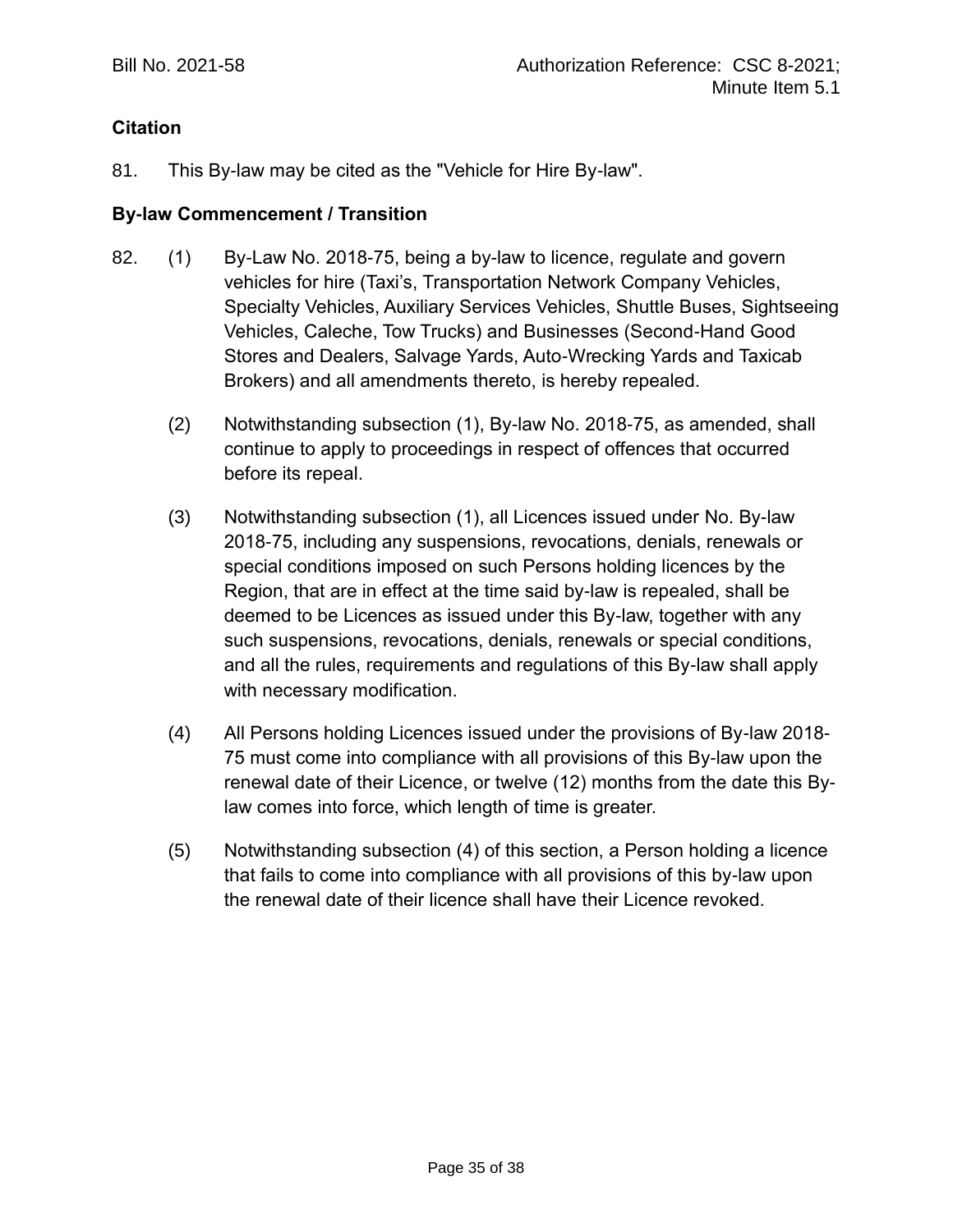83. This by-law shall come into force and effect on the date that it is passed.

THE REGIONAL MUNICIPALITY OF NIAGARA

\_\_\_\_\_\_\_\_\_\_\_\_\_\_\_\_\_\_\_\_\_\_\_\_\_\_\_\_\_\_\_\_\_\_\_\_\_\_

\_\_\_\_\_\_\_\_\_\_\_\_\_\_\_\_\_\_\_\_\_\_\_\_\_\_\_\_\_\_\_\_\_\_\_\_\_\_

James Bradley, Regional Chair

Ann-Marie Norio, Regional Clerk

Passed: August 26, 2021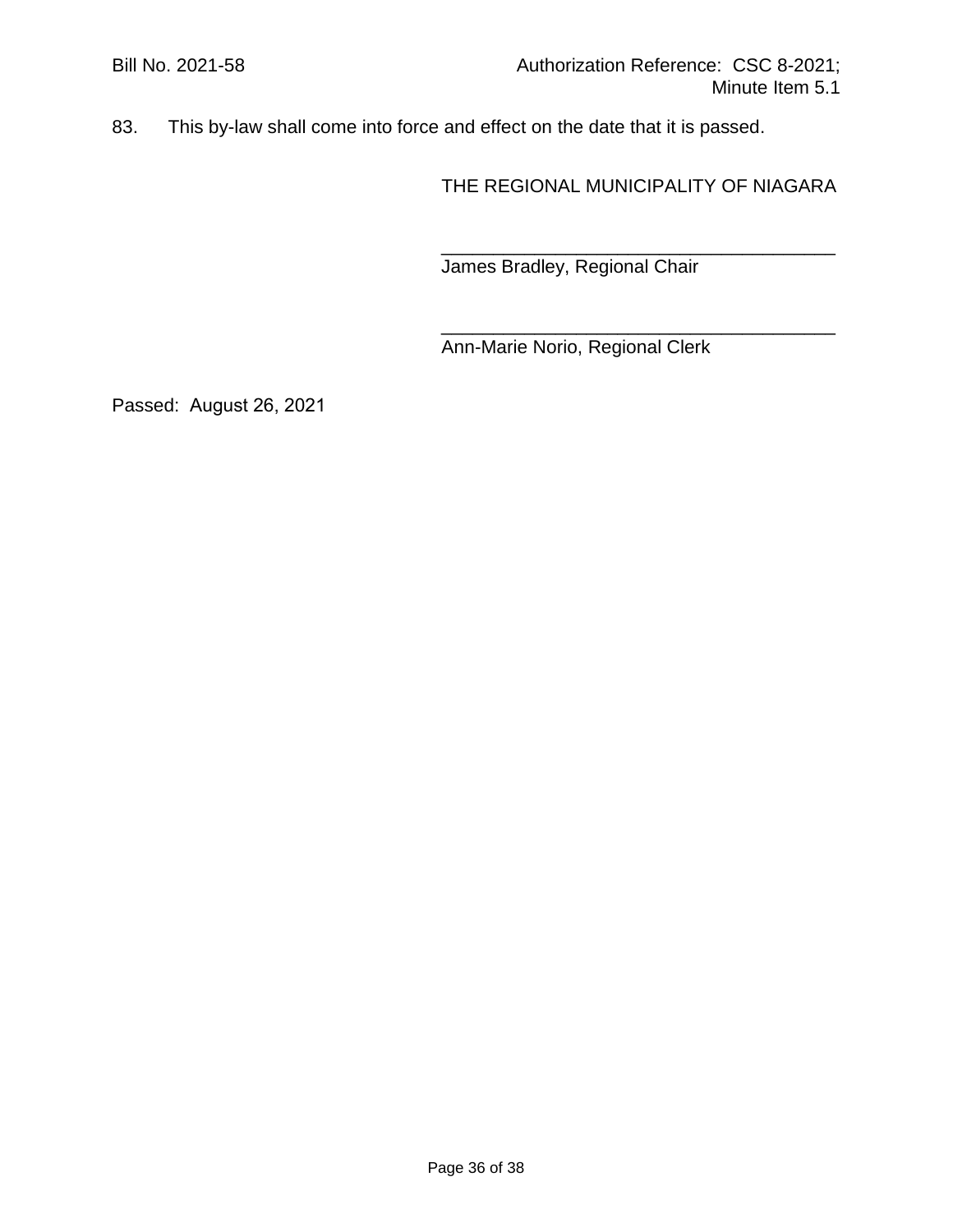Schedule "A"

#### **Standard Character and Driving Record Criteria**

An application for or renewal of a Licence under this By-law shall be denied where the Applicant:

#### **(Parts 1 to 7 apply to all applicants)**

- 1. Has an undertaking, recognizance, peace bond, probation order or other court or police issued document where the conditions prohibit the applicant from performing the functions of the licence being applied for;
- 2. Has been convicted of a criminal offence for which, in the opinion of the Licensing Officer, it wold not be in the interest of public safety to issue or maintain such a licence. Such offences include, but are not limited to: sexualbased offences, child pornography, trafficking in persons, kidnapping, hostage taking, abduction, crimes against persons under 18 years of age, assault with a weapon, assault causing bodily harm, and, aggravated assault any assault against a Peace Officer;
- 3. Has been found guilty and convicted of any criminal offence, in the preceding twenty (20) years from the date of the application, where the term of incarceration imposed exceeded ten (10) years;
- 4. Has been found guilty and convicted of any criminal offence, in the preceding ten (10) years from the date of the application, where the term of incarceration imposed was between two (2) and ten (10) years;
- 5. Has been found guilty and convicted of any criminal offence, in the preceding five (5) years from the date of the application, where the term of incarceration imposed was less than two (2) years;
- 6. Has outstanding criminal charges before the courts and is awaiting trial and sentencing; or
- 7. Is the subject of a current police criminal investigation.